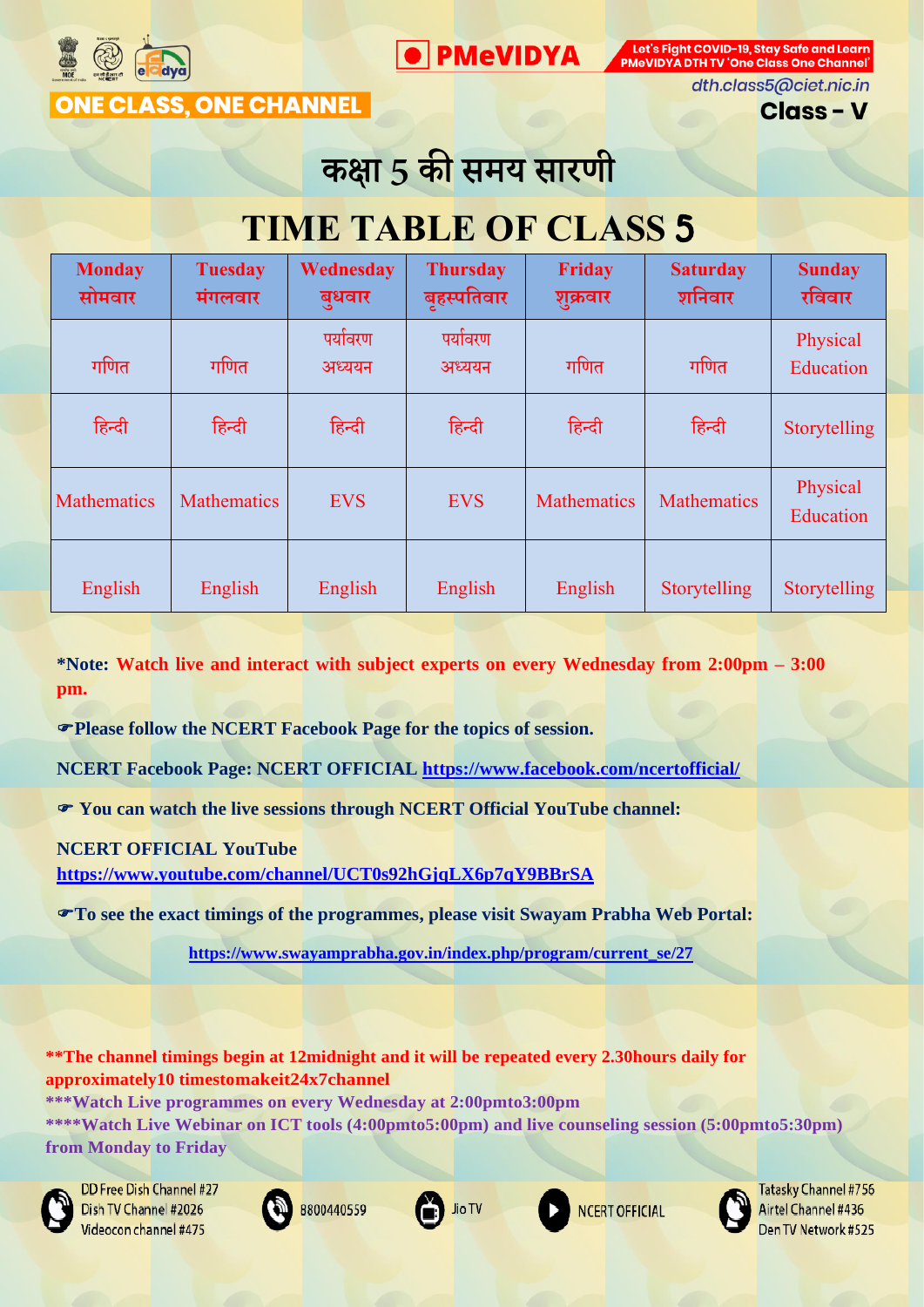

dth.class5@ciet.nic.in

**Class - V** 

# **Transmission Schedule for June, 2022**

**PMeVIDYA** 

| <b>Subject</b>                   | <b>Title / Topic</b>            | <b>Duration</b><br>(HH:MM:SS) | <b>Medium</b> |  |  |
|----------------------------------|---------------------------------|-------------------------------|---------------|--|--|
| Wednesday, June 1, 2022          |                                 |                               |               |  |  |
| <b>Montage</b>                   | Montage of the channel          | 0:00:24                       | N.A.          |  |  |
| <b>Invocation/National</b>       | वैष्णव जन तो तेने कहिए          | 0:06:52                       | हिन्दी        |  |  |
| Song/Vaishnav Jan                |                                 |                               |               |  |  |
| <b>Channel Detail &amp; Time</b> | Class 5 Channel Detail &        | 0:00:50                       | N.A.          |  |  |
| <b>Table</b>                     | <b>Time Table</b>               |                               |               |  |  |
| पर्यावरण अध्ययन                  | पाठ - 7 पानी के प्रयोग          | 0:28:22                       | Hindi         |  |  |
| <b>COVID-19 Awareness</b>        | Covid 19 Awareness              | 0:01:05                       | English       |  |  |
|                                  | Together We Can Fight           |                               |               |  |  |
| हिन्दी                           | डाकिए की कहानी, कँवर सिंह की    | 0:23:53                       | Hindi         |  |  |
|                                  | ज़्बानी                         |                               |               |  |  |
| कहानी                            | पत्थर और पानी की कहानी          | 0:06:40                       | Hindi         |  |  |
| <b>EVS</b>                       | Unit 5 Resource utilization and | 0:20:23                       | English       |  |  |
|                                  | Sustainable Development         |                               |               |  |  |
|                                  | Goals(SDGs)                     |                               |               |  |  |
| <b>English</b>                   | Topsy-turvy Land & Gulliver's   | 0:31:40                       | English       |  |  |
|                                  | <b>Travels</b>                  |                               |               |  |  |
| <b>Art Education</b>             | ओरिगामी-६                       | 0:15:44                       | Hindi         |  |  |
| <b>CWSN</b>                      | Who will be Ningthou?           | 0:13:09                       | <b>ISL</b>    |  |  |
| General                          | Nipun Bharat Anthem             | 0:01:47                       | Hindi         |  |  |
| <b>General</b>                   | Foundational Literacy &         | 0:03:46                       | English       |  |  |
|                                  | Numeracy (FLN)                  |                               |               |  |  |
|                                  | Thursday, June 2, 2022          |                               |               |  |  |
| <b>Montage</b>                   | Montage of the channel          | 0:00:24                       | N.A.          |  |  |

**\*\*The channel timings begin at 12midnight and it will be repeated every 2.30hours daily for approximately10 timestomakeit24x7channel**

**\*\*\*Watch Live programmes on every Wednesday at 2:00pmto3:00pm**

**\*\*\*\*Watch Live Webinar on ICT tools (4:00pmto5:00pm) and live counseling session (5:00pmto5:30pm) from Monday to Friday**



DD Free Dish Channel #27 Dish TV Channel #2026 Videocon channel #475





**NCERT OFFICIAL** 

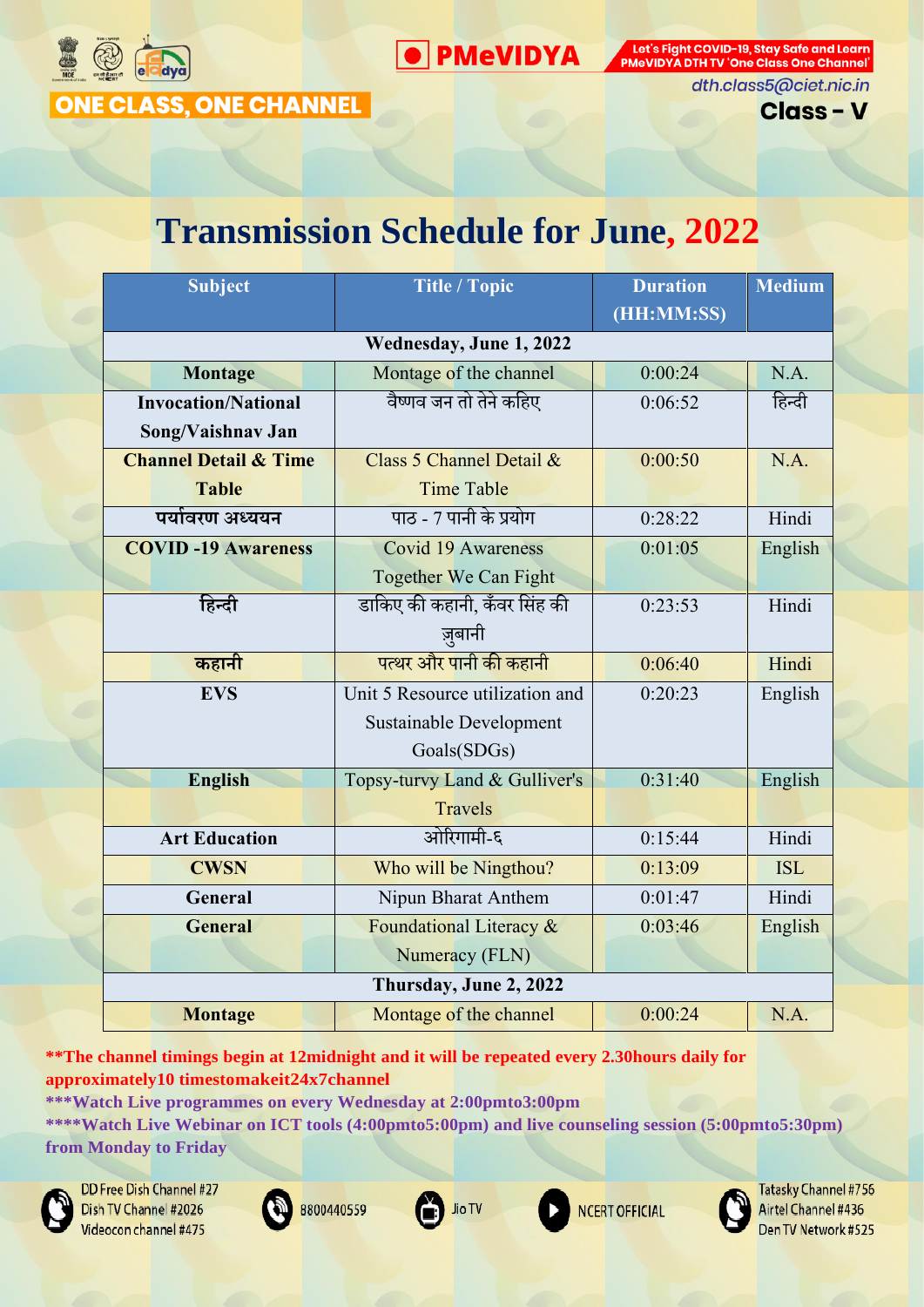



**ONE CLASS, ONE CHANNEL** 

dth.class5@ciet.nic.in

### **Class - V**

| <b>Channel Detail &amp; Time</b> | Class 5 Channel Detail &     | 0:00:50 | N.A.       |  |
|----------------------------------|------------------------------|---------|------------|--|
| <b>Table</b>                     | Time Table                   |         |            |  |
| <b>Invocation/National</b>       | वैष्णव जन तो तेने कहिए       | 0:06:52 | हिन्दी     |  |
| Song/Vaishnav Jan                |                              |         |            |  |
| पर्यावरण अध्ययन                  | पाठ - 8 मच्छरों की दावत      | 0:24:21 | Hindi      |  |
| हिन्दी                           | डाकिए की कहानी, कुँवरसिंह की | 0:23:04 | Hindi      |  |
|                                  | जुबानी                       |         |            |  |
| <b>COVID-19 Awareness</b>        | Covid 19 Awareness:          | 0:01:06 | Hindi      |  |
|                                  | हम सब मिलकर Covid-19 से लड़  |         |            |  |
|                                  | सकते हैं                     |         |            |  |
| कहानी                            | <u>दान का हिसाब</u>          | 0:16:30 | Hindi      |  |
| <b>EVS</b>                       | <b>Book: Looking Around</b>  | 0:23:11 | English    |  |
|                                  | Chapter 5: Seeds and Seeds   |         |            |  |
|                                  | Part 1                       |         |            |  |
| <b>English</b>                   | <b>Gulliver's Travels</b>    | 0:10:20 | English    |  |
| <b>Invocation/National</b>       | वैष्णव जन तो तेने कहिए       | 0:06:52 | हिन्दी     |  |
| Song/Vaishnav Jan                |                              |         |            |  |
| <b>COVID-19 Awareness</b>        | Covid 19 Awareness           | 0:01:05 | English    |  |
|                                  | <b>Together We Can Fight</b> |         |            |  |
| <b>Cultural Heritage:</b>        | सांझी कला                    | 0:13:21 | Hindi      |  |
| <b>Art/Music &amp; Dance</b>     |                              |         |            |  |
| <b>General</b>                   | Nipun Bharat                 | 0:01:47 | Hindi      |  |
| General                          | Foundational Literacy &      | 0:03:46 | English    |  |
|                                  | Numeracy (FLN)               |         |            |  |
| <b>CWSN</b>                      | The Little Bully-I           | 0:10:58 | <b>ISL</b> |  |
| Friday, June 3, 2022             |                              |         |            |  |
| <b>Montage</b>                   | Montage of the channel       | 0:00:24 | N.A.       |  |
| <b>Invocation/National</b>       | वैष्णव जन तो तेने कहिए       | 0:06:52 | हिन्दी     |  |
| Song/Vaishnav Jan                |                              |         |            |  |
| <b>Channel Detail &amp; Time</b> | Class 5 Channel Detail &     | 0:00:50 | N.A.       |  |
| <b>Table</b>                     | <b>Time Table</b>            |         |            |  |

**\*\*The channel timings begin at 12midnight and it will be repeated every 2.30hours daily for approximately10 timestomakeit24x7channel**

**\*\*\*Watch Live programmes on every Wednesday at 2:00pmto3:00pm**

**\*\*\*\*Watch Live Webinar on ICT tools (4:00pmto5:00pm) and live counseling session (5:00pmto5:30pm) from Monday to Friday**



DD Free Dish Channel #27 Dish TV Channel #2026 Videocon channel #475





**NCERT OFFICIAL** 

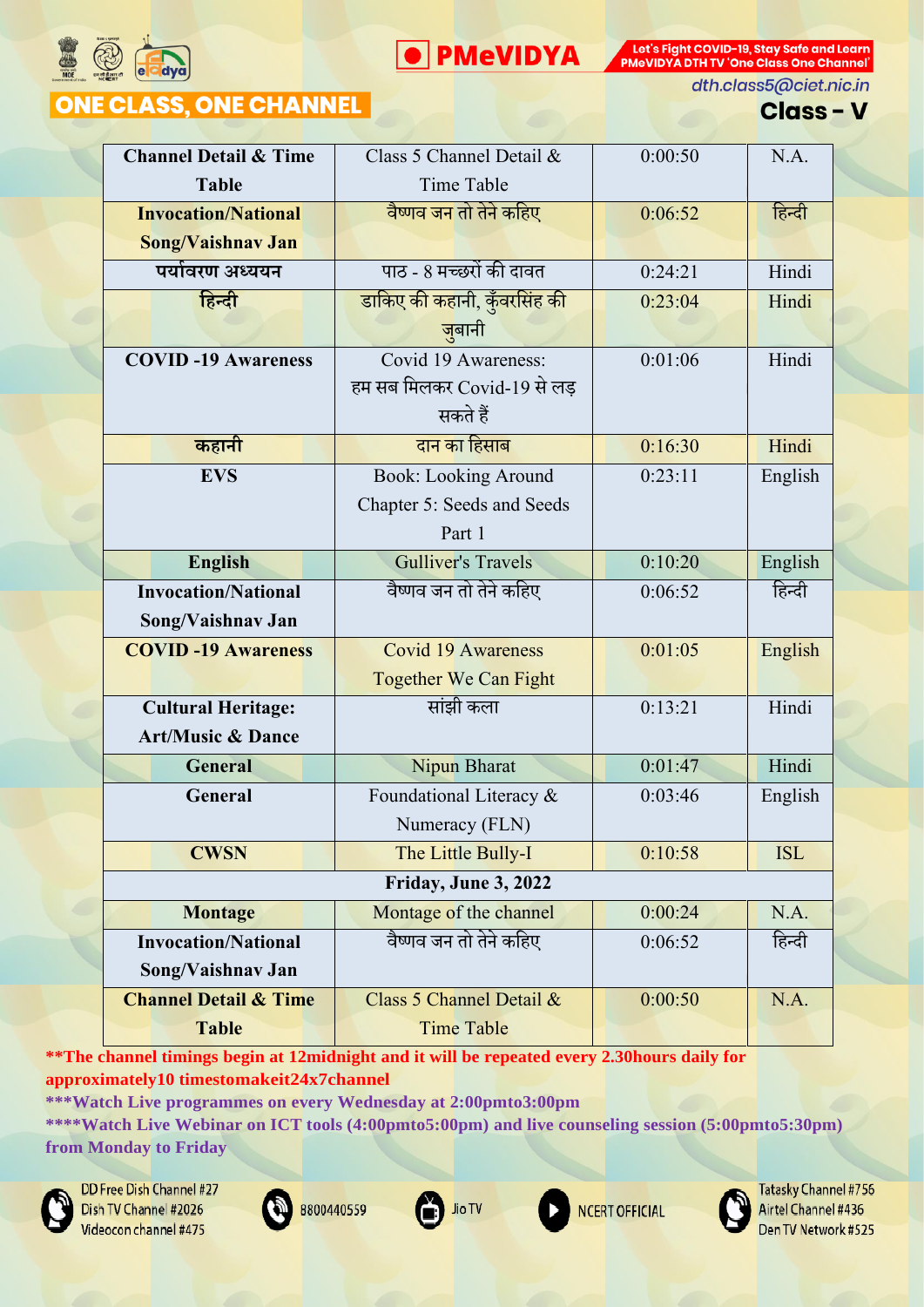

**O** PMeVIDYA

PMeVIDYA DTH TV 'One Class One Channel'

Let's Fight COVID-19, Stay Safe and Learn

# **ONE CLASS, ONE CHANNEL**

dth.class5@ciet.nic.in

### **Class - V**

| गणित                             | क्या तुम्हें पैटर्न दिखा?                 | 0:33:50 | Hindi      |
|----------------------------------|-------------------------------------------|---------|------------|
| <b>COVID-19 Awareness</b>        | Covid 19 Awareness                        | 0:01:05 | English    |
|                                  | <b>Together We Can Fight</b>              |         |            |
| हिन्दी                           | वे दिन भी क्या दिन थे                     | 0:27:15 | Hindi      |
| <b>Mathematics</b>               | <b>Can You See the Pattern</b>            | 0:22:30 | English    |
| <b>CWSN</b>                      | स्वामी की दादी (चित्रकथा) भाग 1           | 0:09:10 | <b>ISL</b> |
| <b>Health/Physical</b>           | <mark>भावनात्मक कल्</mark> याण एवं मानसिक | 0:04:59 | Hindi      |
| <b>Education/Yoga/ Sports</b>    | स्वास्थ्य                                 |         |            |
| <b>English</b>                   | Topsy-Turvy Land                          | 0:12:53 | English    |
| <b>General</b>                   | Nipun Bharat                              | 0:01:47 | Hindi      |
| General                          | Foundational Literacy &                   | 0:03:46 | English    |
|                                  | Numeracy (FLN)                            |         |            |
| <b>Invocation/National</b>       | वैष्णव जन तो तेने कहिए                    | 0:06:52 | हिन्दी     |
| Song/Vaishnav Jan                |                                           |         |            |
| <b>Cultural Heritage:</b>        | सांझी कला                                 | 0:13:21 | Hindi      |
| <b>Art/Music &amp; Dance</b>     |                                           |         |            |
|                                  | Saturday, June 4, 2022                    |         |            |
| Montage                          | Montage of the channel                    | 0:00:24 | N.A.       |
| <b>Invocation/National</b>       | वैष्णव जन तो तेने कहिए                    | 0:06:52 | हिन्दी     |
| Song/Vaishnav Jan                |                                           |         |            |
| <b>Channel Detail &amp; Time</b> | Class 5 Channel Detail &                  | 0:00:50 | N.A.       |
| <b>Table</b>                     | <b>Time Table</b>                         |         |            |
| गणित                             | नक्शा                                     | 0:26:51 | Hindi      |
| <b>COVID-19 Awareness</b>        | Covid 19 Awareness:                       | 0:01:06 | Hindi      |
|                                  |                                           |         |            |
|                                  | हम सब मिलकर Covid-19 से लड़               |         |            |
|                                  | सकते हैं                                  |         |            |
| हिन्दी                           | वे दिन भी क्या दिन थे भाग 1               | 0:23:02 | Hindi      |
| <b>Cultural Heritage:</b>        | सांझी कला                                 | 0:13:21 | Hindi      |
| <b>Art/Music &amp; Dance</b>     |                                           |         |            |

#### **\*\*The channel timings begin at 12midnight and it will be repeated every 2.30hours daily for approximately10 timestomakeit24x7channel**

**\*\*\*Watch Live programmes on every Wednesday at 2:00pmto3:00pm**

**\*\*\*\*Watch Live Webinar on ICT tools (4:00pmto5:00pm) and live counseling session (5:00pmto5:30pm) from Monday to Friday**

Jio TV



DD Free Dish Channel #27 Dish TV Channel #2026 Videocon channel #475





**NCERT OFFICIAL** 

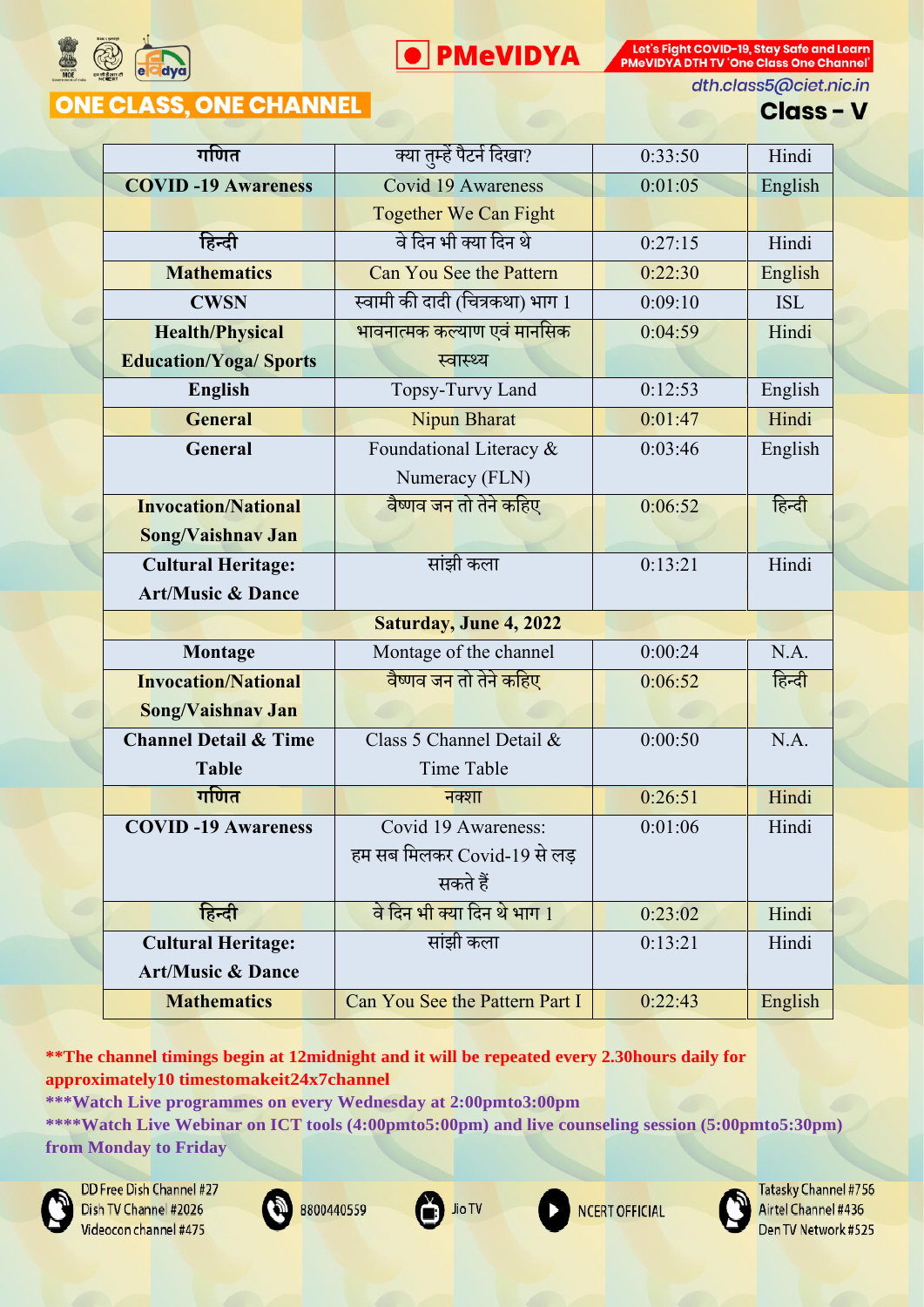

**• PMeVIDYA** 

Let's Fight COVID-19, Stay Safe and Learn PMeVIDYA DTH TV 'One Class One Channel'

dth.class5@ciet.nic.in

# **ONE CLASS, ONE CHANNEL**

**Class - V** 

| <b>Storytelling</b>              | गंज                             | 0:15:11 | Hindi      |
|----------------------------------|---------------------------------|---------|------------|
| <b>Invocation/National</b>       | वैष्णव जन तो तेने कहिए          | 0:06:52 | हिन्दी     |
| Song/Vaishnav Jan                |                                 |         |            |
| General                          | Nipun Bharat                    | 0:01:47 | Hindi      |
| <b>Health Education</b>          | <b>Air Pollution-2</b>          | 0:25:58 | English    |
| General                          | Foundational Literacy &         | 0:03:46 | English    |
|                                  | Numeracy (FLN)                  |         |            |
| <b>CWSN</b>                      | <b>Gulliver's Travels-II</b>    | 0:08:29 | <b>ISL</b> |
|                                  | Sunday, June 5, 2022            |         |            |
| <b>Montage</b>                   | Montage of the channel          | 0:00:24 | N.A.       |
| <b>Invocation/National</b>       | वैष्णव जन तो तेने कहिए          | 0:06:52 | हिन्दी     |
| Song/Vaishnav Jan                |                                 |         |            |
| <b>Channel Detail &amp; Time</b> | Class 5 Channel Detail &        | 0:00:50 | N.A.       |
| <b>Table</b>                     | <b>Time Table</b>               |         |            |
| <b>COVID-19</b> Awareness        | Covid 19 Awareness:             | 0:01:06 | Hindi      |
|                                  | हम सब मिलकर Covid-19 से लड़     |         |            |
|                                  | सकते हैं                        |         |            |
| शारीरिक शिक्षा                   | पोषण, स्वास्थ्य और स्वच्छता     | 0:06:39 | Hindi      |
| <b>Storytelling</b>              | कार्टूनिस्ट सुधीर तैलंग         | 0:16:48 | Hindi      |
| <b>Invocation/National</b>       | वैष्णव जन तो तेने कहिए          | 0:06:52 | हिन्दी     |
| Song/Vaishnav Jan                |                                 |         |            |
| कहानी                            | अपनी अपनी चौखट -चंदा का चाँद    | 0:58:31 | Hindi      |
| <b>CWSN</b>                      | स्वामी की दादी (चित्रकथा) भाग 2 | 0:10:02 | <b>ISL</b> |
| <b>Cultural Heritage:</b>        | Kala Utsay $-2019$              | 0:06:22 | Music      |
| <b>Art/Music &amp; Dance</b>     | Music – Instrumental            |         |            |
|                                  | Competition: Boys: Delhi        |         |            |
| <b>Physical Education</b>        | <b>Growing Up Healthy</b>       | 0:04:14 | English    |
| <b>Health/Physical</b>           | भावनात्मक कल्याण एवं मानसिक     | 0:04:59 | Hindi      |
| <b>Education/Yoga/ Sports</b>    | स्वास्थ्य                       |         |            |
| <b>Storytelling</b>              | <b>Beautiful Flower Book</b>    | 0:14:42 | English    |
|                                  |                                 |         |            |

**\*\*The channel timings begin at 12midnight and it will be repeated every 2.30hours daily for approximately10 timestomakeit24x7channel**

**\*\*\*Watch Live programmes on every Wednesday at 2:00pmto3:00pm**

**\*\*\*\*Watch Live Webinar on ICT tools (4:00pmto5:00pm) and live counseling session (5:00pmto5:30pm) from Monday to Friday**

Jio TV



DD Free Dish Channel #27 Dish TV Channel #2026 Videocon channel #475





**NCERT OFFICIAL** 

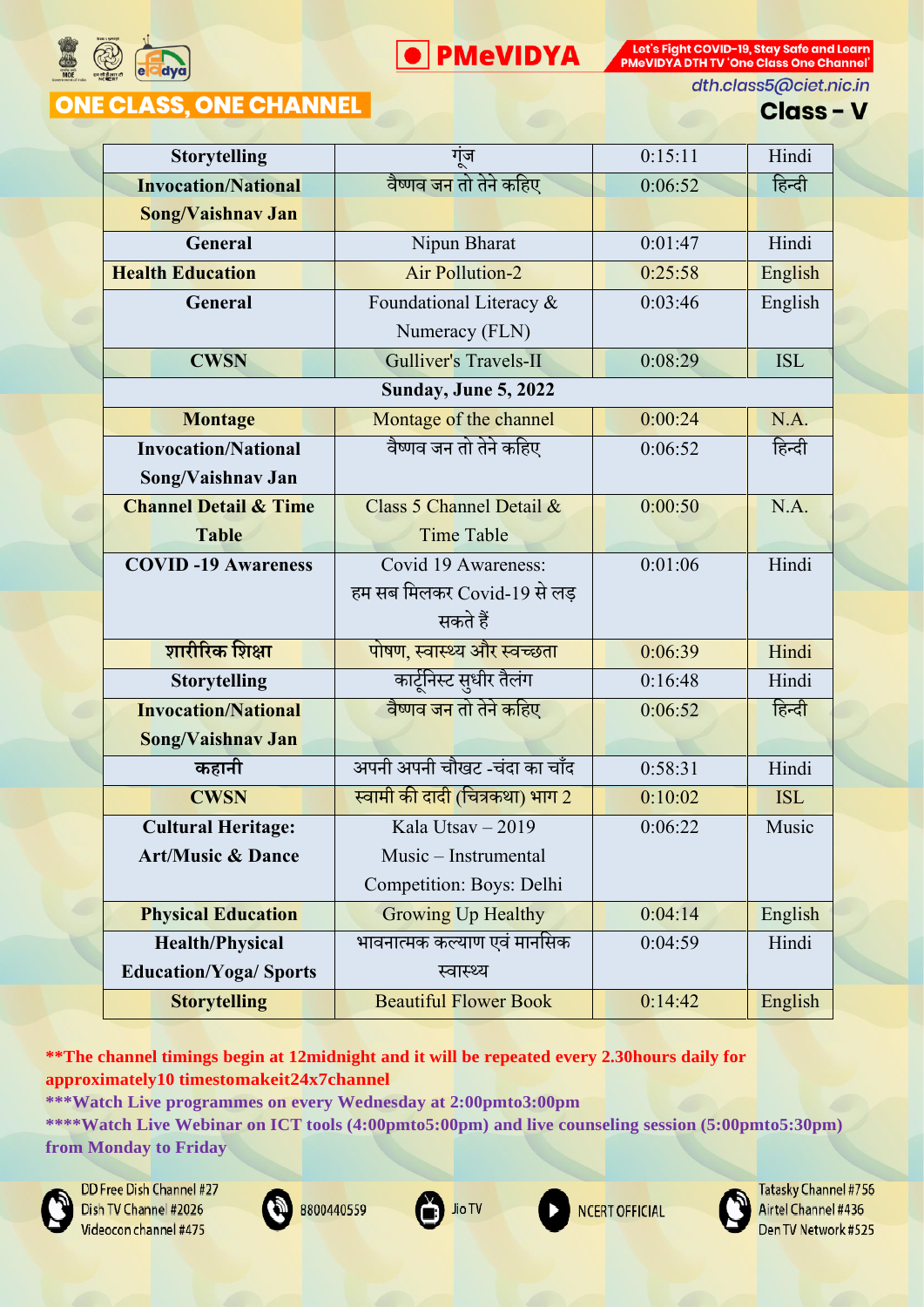

**O** PMeVIDYA

Let's Fight COVID-19, Stay Safe and Learn PMeVIDYA DTH TV 'One Class One Channel'

dth.class5@ciet.nic.in

# **ONE CLASS, ONE CHANNEL**

**Class - V** 

| <b>General</b>                   | Nipun Bharat                 | 0:01:47 | Hindi      |
|----------------------------------|------------------------------|---------|------------|
| <b>General</b>                   | Foundational Literacy &      | 0:03:46 | English    |
|                                  | Numeracy (FLN)               |         |            |
| <b>CWSN</b>                      | खिलौनेवाला                   | 0:12:02 | <b>ISL</b> |
|                                  | Monday, June 6, 2022         |         |            |
| <b>Montage</b>                   | Montage of the channel       | 0:00:24 | N.A.       |
| <b>Invocation/National</b>       | वैष्णव जन तो तेने कहिए       | 0:06:52 | हिन्दी     |
| Song/Vaishnav Jan                |                              |         |            |
| <b>Channel Detail &amp; Time</b> | Class 5 Channel Detail &     | 0:00:50 | N.A.       |
| <b>Table</b>                     | <b>Time Table</b>            |         |            |
| गणित                             | डिब्बे और स्कैच              | 0:23:11 | Hindi      |
| <b>COVID-19 Awareness</b>        | Covid 19 Awareness:          | 0:01:06 | Hindi      |
|                                  | हम सब मिलकर Covid-19 से लड़  |         |            |
|                                  | सकते हैं                     |         |            |
| हिन्दी                           | वे दिन भी क्या दिन थे भाग 2  | 0:15:46 | Hindi      |
| <b>Mathematics</b>               | Can You See the Pattern Part | 0:25:27 | English    |
|                                  | $\mathbf{I}$                 |         |            |
| <b>English</b>                   | Nobody's Friend              | 0:31:12 | English    |
| General                          | Nipun Bharat                 | 0:01:47 | Hindi      |
| <b>General Awareness</b>         | <b>Personal Safety</b>       | 0:14:19 | English    |
| <b>CWSN</b>                      | ईदगाह भाग 1                  | 0:14:40 | <b>ISL</b> |
| <b>General</b>                   | Foundational Literacy &      | 0:03:46 | English    |
|                                  | Numeracy (FLN)               |         |            |
| <b>CWSN</b>                      | ईदगाह भाग 2                  | 0:17:45 | <b>ISL</b> |
|                                  | Tuesday, June 7, 2022        |         |            |
| <b>Montage</b>                   | Montage of the channel       | 0:00:24 | N.A.       |
| <b>Channel Detail &amp; Time</b> | Class 5 Channel Detail &     | 0:00:50 | N.A.       |
| <b>Table</b>                     | <b>Time Table</b>            |         |            |
| <b>Invocation/National</b>       | वैष्णव जन तो तेने कहिए       | 0:06:52 | हिन्दी     |
| Song/Vaishnav Jan                |                              |         |            |
|                                  |                              |         |            |

**\*\*The channel timings begin at 12midnight and it will be repeated every 2.30hours daily for approximately10 timestomakeit24x7channel**

**\*\*\*Watch Live programmes on every Wednesday at 2:00pmto3:00pm**

**\*\*\*\*Watch Live Webinar on ICT tools (4:00pmto5:00pm) and live counseling session (5:00pmto5:30pm) from Monday to Friday**



DD Free Dish Channel #27 Dish TV Channel #2026 Videocon channel #475





**NCERT OFFICIAL** 

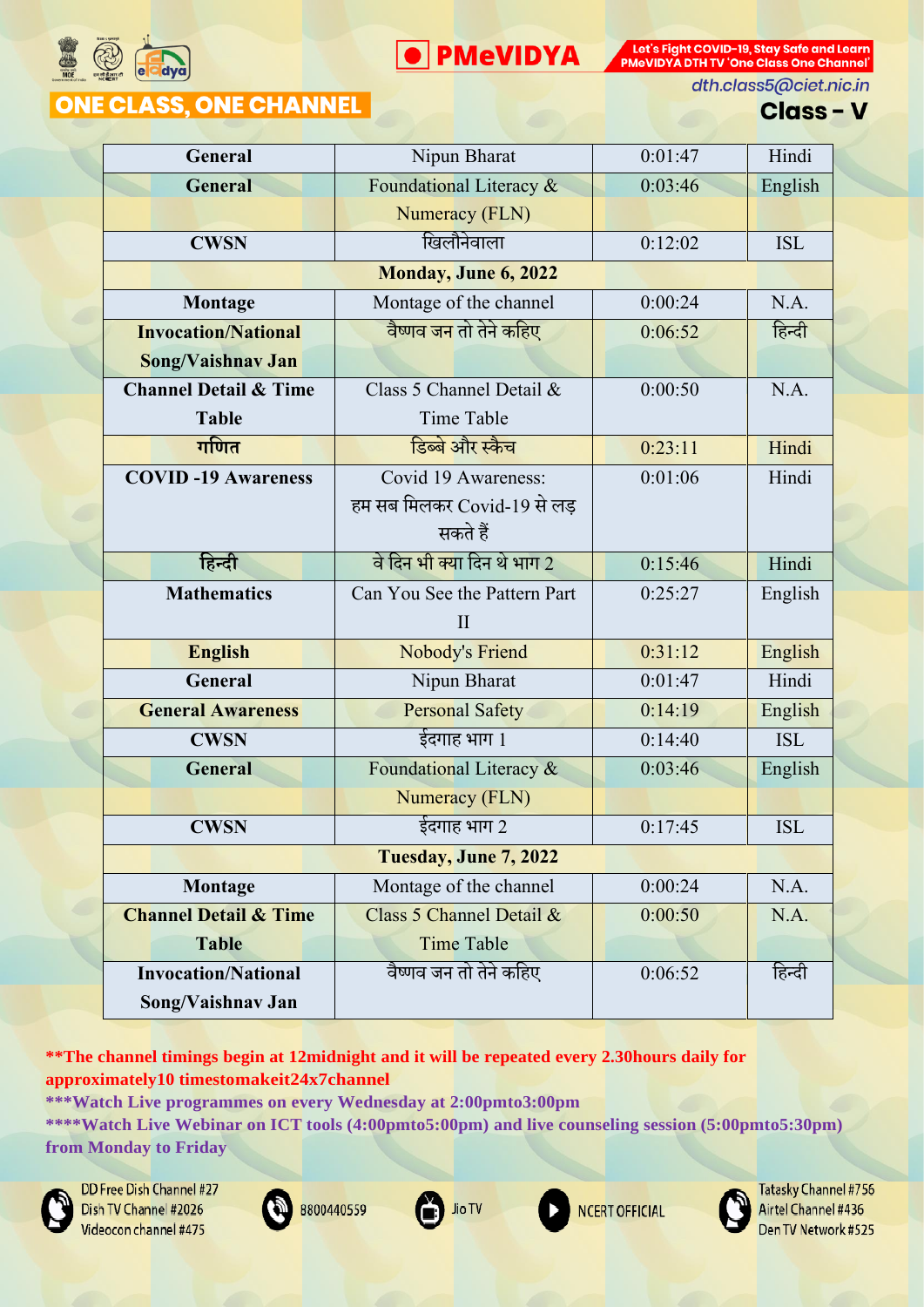

**O** PMeVIDYA

PMeVIDYA DTH TV 'One Class One Channel'

Let's Fight COVID-19, Stay Safe and Learn

# **ONE CLASS, ONE CHANNEL**

dth.class5@ciet.nic.in

### **Class - V**

| गणित                             | दसवाँ और सौवाँ भाग                 | 0:25:59 | Hindi      |
|----------------------------------|------------------------------------|---------|------------|
| हिन्दी                           | एक माँ की बेबसी                    | 0:23:50 | Hindi      |
| <b>Mathematics</b>               | <b>Book: Math-Magic</b>            | 0:26:04 | English    |
|                                  | <b>Chapter 8: Mapping Your Way</b> |         |            |
|                                  | Part 1                             |         |            |
| <b>English</b>                   | The Little Bully                   | 0:34:29 | English    |
| <b>Creative Activities Art</b>   | <b>How Water Is Raised Inside</b>  | 0:08:58 | English    |
| and Craft                        | The Glass                          |         |            |
| <b>Cultural Heritage:</b>        | Kala Utsav $-2019$                 | 0:06:22 | Music      |
| <b>Art/Music &amp; Dance</b>     | Music – Instrumental               |         |            |
|                                  | Competition: Boys: Delhi           |         |            |
| <b>COVID-19 Awareness</b>        | <b>Covid 19 Awareness</b>          | 0:01:05 | English    |
|                                  | <b>Together We Can Fight</b>       |         |            |
| General                          | Foundational Literacy &            | 0:03:46 | English    |
|                                  | Numeracy (FLN)                     |         |            |
| <b>General</b>                   | Nipun Bharat                       | 0:01:47 | Hindi      |
| <b>CWSN</b>                      | ईदगाह भाग 1                        | 0:14:40 | <b>ISL</b> |
|                                  | <b>Wednesday, June 8, 2022</b>     |         |            |
| <b>Montage</b>                   | Montage of the channel             | 0:00:24 | N.A.       |
| <b>Invocation/National</b>       | वैष्णव जन तो तेने कहिए             | 0:06:52 | हिन्दी     |
| Song/Vaishnav Jan                |                                    |         |            |
| <b>Channel Detail &amp; Time</b> | Class 5 Channel Detail &           | 0:00:50 | N.A.       |
| <b>Table</b>                     | <b>Time Table</b>                  |         |            |
| पर्यावरण अध्ययन                  | पाठ - 9 डायरी कमर सीधी ऊपर चढ़ो    | 0:17:53 | Hindi      |
| <b>COVID-19 Awareness</b>        | Covid 19 Awareness                 | 0:01:05 | English    |
|                                  | Together We Can Fight              |         |            |
| हिन्दी                           | एक माँ की बेबसी                    | 0:25:50 | Hindi      |
| <b>EVS</b>                       | <b>Book: Looking Around</b>        | 0:13:48 | English    |
|                                  | Chapter 5: Seeds and Seeds         |         |            |
|                                  | Part 2                             |         |            |

**\*\*The channel timings begin at 12midnight and it will be repeated every 2.30hours daily for approximately10 timestomakeit24x7channel**

**\*\*\*Watch Live programmes on every Wednesday at 2:00pmto3:00pm**

**\*\*\*\*Watch Live Webinar on ICT tools (4:00pmto5:00pm) and live counseling session (5:00pmto5:30pm) from Monday to Friday**



DD Free Dish Channel #27 Dish TV Channel #2026 Videocon channel #475





**NCERT OFFICIAL** 

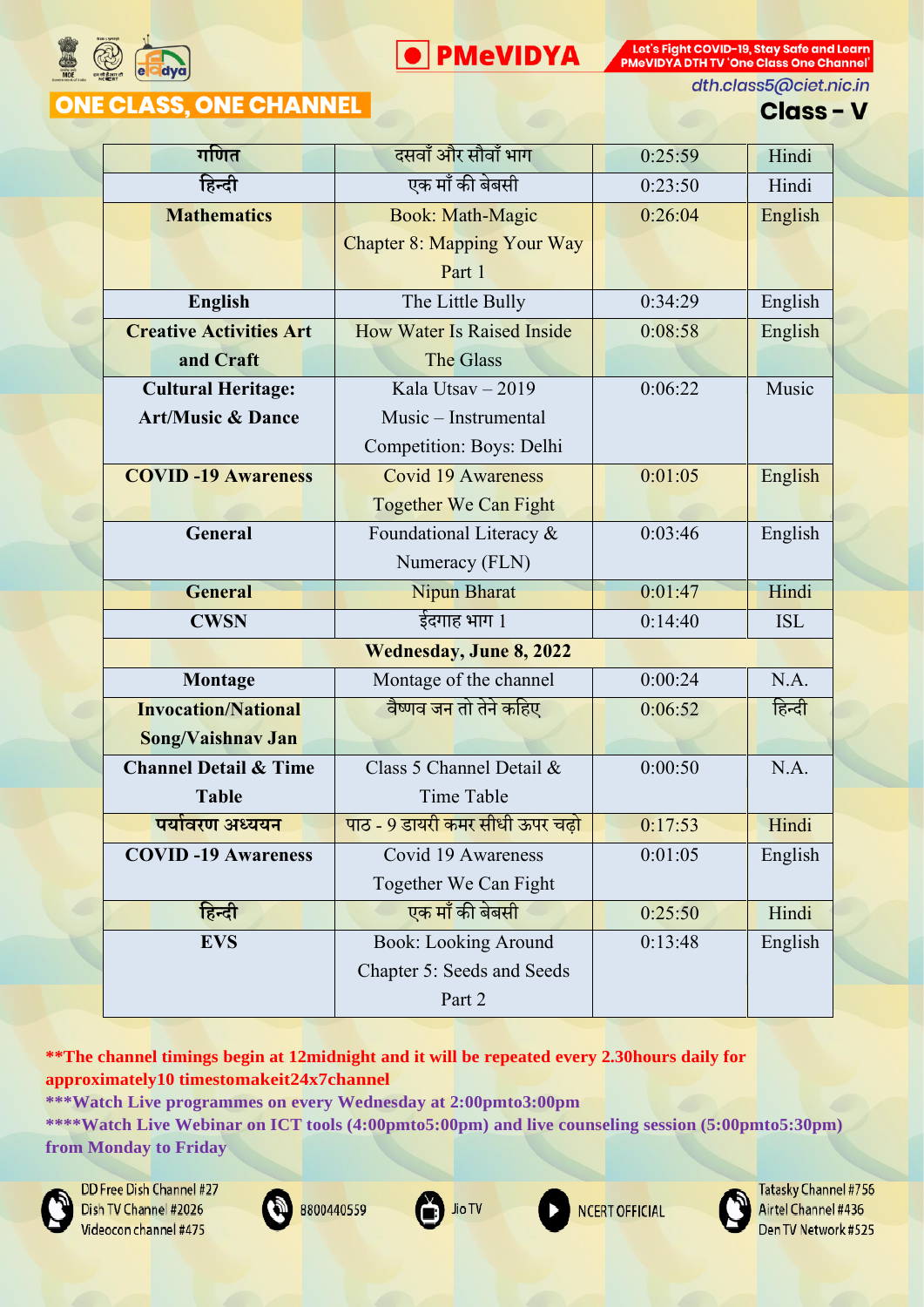



**ONE CLASS, ONE CHANNEL** 

dth.class5@ciet.nic.in

### **Class - V**

| <b>English</b>                   | Nobody's Friend                   | 0:23:00 | English    |
|----------------------------------|-----------------------------------|---------|------------|
| <b>Invocation/National</b>       | वैष्णव जन तो तेने कहिए            | 0:06:52 | हिन्दी     |
| Song/Vaishnav Jan                |                                   |         |            |
| <b>CWSN</b>                      | Who will be Ningthou?             | 0:13:09 | <b>ISL</b> |
| General                          | Nipun Bharat                      | 0:01:47 | Hindi      |
| <b>General Awareness</b>         | <b>Personal Safety</b>            | 0:14:19 | English    |
| General                          | Foundational Literacy &           | 0:03:46 | English    |
|                                  | Numeracy (FLN)                    |         |            |
| <b>Creative Activities Art</b>   | <b>How Water Is Raised Inside</b> | 0:08:58 | English    |
| and Craft                        | <b>The Glass</b>                  |         |            |
| <b>Cultural Heritage:</b>        | Kala Utsav $-2019$                | 0:06:22 | Music      |
| <b>Art/Music &amp; Dance</b>     | Music – Instrumental              |         |            |
|                                  | Competition: Boys: Delhi          |         |            |
| <b>Creative Activities Art</b>   | स्पॉट्स ऑन सन                     | 0:01:30 | Hindi      |
| and Craft                        |                                   |         |            |
|                                  | Thursday, June 9, 2022            |         |            |
| <b>Montage</b>                   | Montage of the channel            | 0:00:24 | N.A.       |
| <b>Channel Detail &amp; Time</b> | Class 5 Channel Detail &          | 0:00:50 | N.A.       |
| <b>Table</b>                     | <b>Time Table</b>                 |         |            |
| <b>Invocation/National</b>       | वैष्णव जन तो तेने कहिए            | 0:06:52 | हिन्दी     |
| Song/Vaishnav Jan                |                                   |         |            |
| पर्यावरण अध्ययन                  | पाठ - 7 पानी के प्रयोग            | 0:28:22 | Hindi      |
| हिन्दी                           | डाकिए की कहानी, कँवर सिंह की      | 0:23:53 | Hindi      |
|                                  | ज़ुबानी                           |         |            |
| <b>COVID-19 Awareness</b>        | Covid 19 Awareness:               | 0:01:06 | Hindi      |
|                                  | हम सब मिलकर Covid-19 से लड़       |         |            |
|                                  | सकते हैं                          |         |            |
| <b>Cultural Heritage:</b>        | Kala Utsay $-2019$                | 0:06:22 | Music      |
| <b>Art/Music &amp; Dance</b>     | Music - Instrumental              |         |            |
|                                  | <b>Competition: Boys: Delhi</b>   |         |            |
| <b>Creative Activities Art</b>   | सिंपल टॉप                         | 0:02:32 | Hindi      |

**\*\*The channel timings begin at 12midnight and it will be repeated every 2.30hours daily for approximately10 timestomakeit24x7channel**

**\*\*\*Watch Live programmes on every Wednesday at 2:00pmto3:00pm**

**\*\*\*\*Watch Live Webinar on ICT tools (4:00pmto5:00pm) and live counseling session (5:00pmto5:30pm) from Monday to Friday**



DD Free Dish Channel #27 Dish TV Channel #2026 Videocon channel #475





**NCERT OFFICIAL** 

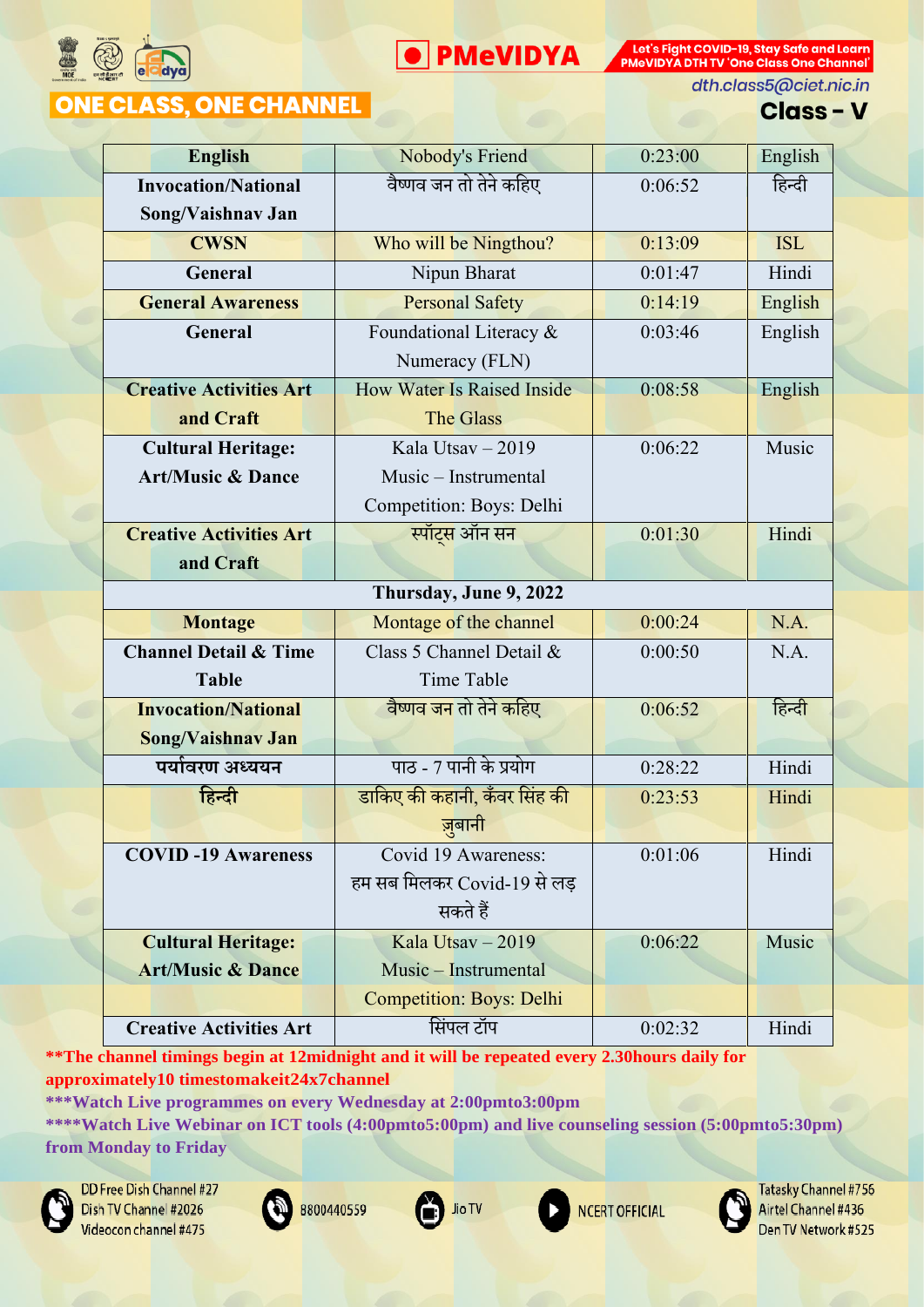

**PMeVIDYA** 

Let's Fight COVID-19, Stay Safe and Learn PMeVIDYA DTH TV 'One Class One Channel'

**ONE CLASS, ONE CHANNEL** 

dth.class5@ciet.nic.in

### **Class - V**

| and Craft                        |                                    |         |            |
|----------------------------------|------------------------------------|---------|------------|
| <b>EVS</b>                       | <b>Chapter 5: Seeds and Seeds</b>  | 0:30:44 | English    |
| <b>Health Education</b>          | Covid-19 Prevention $&$            | 0:11:07 | English    |
|                                  | Treatment                          |         |            |
| <b>English</b>                   | Around the World- Part 1           | 0:27:21 | English    |
| General                          | Nipun Bharat                       | 0:01:47 | Hindi      |
| <b>General</b>                   | Foundational Literacy &            | 0:03:46 | English    |
|                                  | Numeracy (FLN)                     |         |            |
| <b>CWSN</b>                      | The Little Bully-I                 | 0:10:58 | <b>ISL</b> |
|                                  | <b>Friday, June 10, 2022</b>       |         |            |
| <b>Montage</b>                   | Montage of the channel             | 0:00:24 | N.A.       |
| <b>Invocation/National</b>       | वैष्णव जन तो तेने कहिए             | 0:06:52 | हिन्दी     |
| Song/Vaishnav Jan                |                                    |         |            |
| <b>Channel Detail &amp; Time</b> | Class 5 Channel Detail &           | 0:00:50 | N.A.       |
| <b>Table</b>                     | <b>Time Table</b>                  |         |            |
| गणित                             | क्या तुम्हें पैटर्न दिखा?          | 0:33:50 | Hindi      |
| हिन्दी                           | डाकिए की कहानी, कुँवरसिंह की       | 0:23:04 | Hindi      |
|                                  | जुबानी                             |         |            |
| <b>Mathematics</b>               | <b>Book: Math-Magic</b>            | 0:37:21 | English    |
|                                  | <b>Chapter 8: Mapping Your Way</b> |         |            |
|                                  | Part 2                             |         |            |
| <b>Health/Physical</b>           | भावनात्मक कल्याण एवं मानसिक        | 0:04:59 | Hindi      |
| <b>Education/Yoga/ Sports</b>    | स्वास्थ्य                          |         |            |
| <b>English</b>                   | Around the World- Part 2           | 0:18:08 | English    |
| <b>CWSN</b>                      | Wonderful Waste-I                  | 0:11:15 | <b>ISL</b> |
| <b>General</b>                   | Nipun Bharat                       | 0:01:47 | Hindi      |
| General                          | Foundational Literacy &            | 0:03:46 | English    |
|                                  | Numeracy (FLN)                     |         |            |
| <b>Cultural Heritage:</b>        | सांझी कला                          | 0:13:21 | Hindi      |
| <b>Art/Music &amp; Dance</b>     |                                    |         |            |

**\*\*The channel timings begin at 12midnight and it will be repeated every 2.30hours daily for approximately10 timestomakeit24x7channel**

**\*\*\*Watch Live programmes on every Wednesday at 2:00pmto3:00pm**

**\*\*\*\*Watch Live Webinar on ICT tools (4:00pmto5:00pm) and live counseling session (5:00pmto5:30pm) from Monday to Friday**

Jio TV



DD Free Dish Channel #27 Dish TV Channel #2026 Videocon channel #475





**NCERT OFFICIAL** 

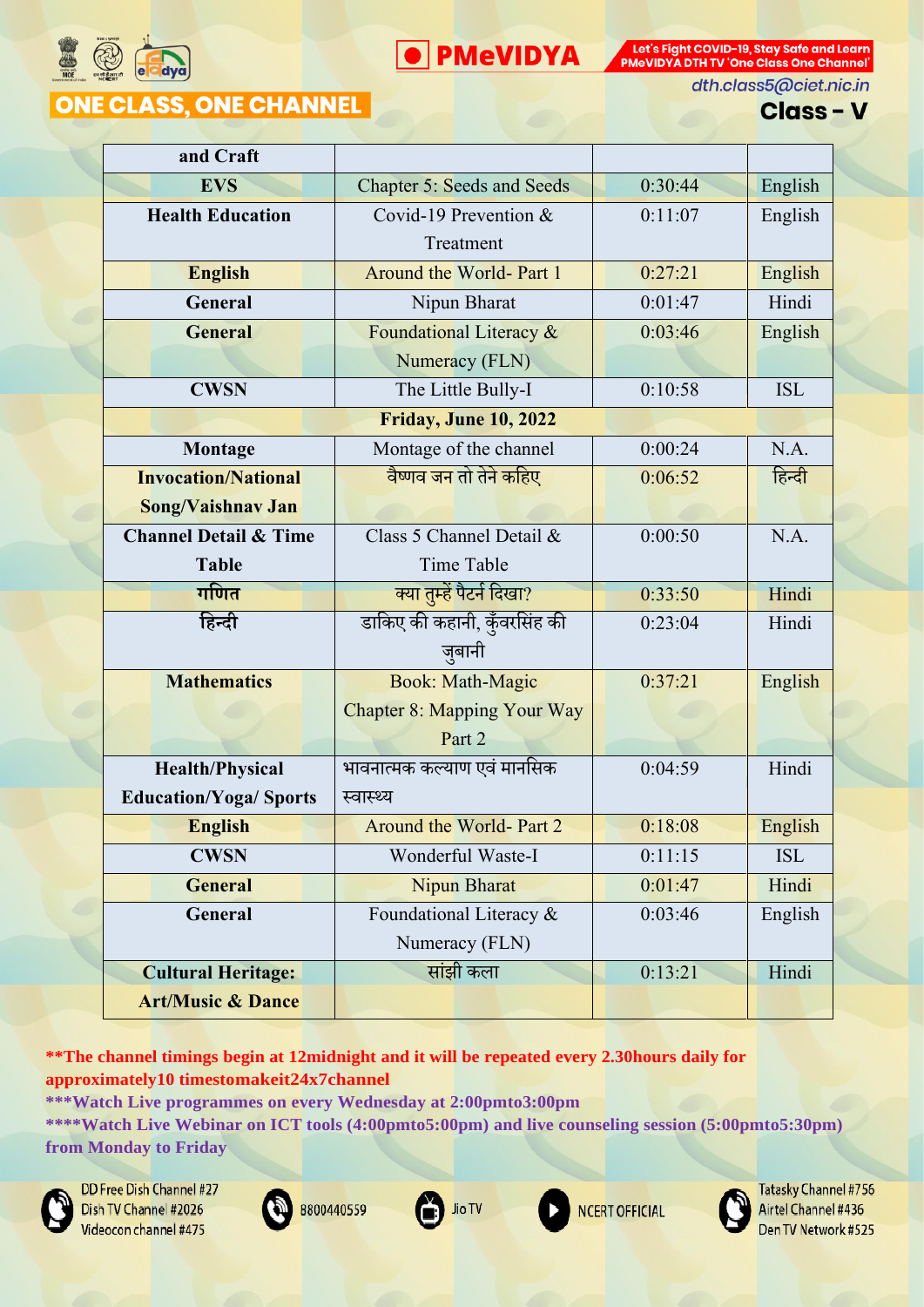

**ONE CLASS, ONE CHANNEL** 

PMeVIDYA DTH TV 'One Class One Channel' dth.class5@ciet.nic.in

Let's Fight COVID-19, Stay Safe and Learn

### **Class - V**

| Saturday, June 11, 2022          |                              |         |            |  |
|----------------------------------|------------------------------|---------|------------|--|
| <b>Montage</b>                   | Montage of the channel       | 0:00:24 | N.A.       |  |
| <b>Invocation/National</b>       | वैष्णव जन तो तेने कहिए       | 0:06:52 | हिन्दी     |  |
| Song/Vaishnav Jan                |                              |         |            |  |
| <b>Channel Detail &amp; Time</b> | Class 5 Channel Detail &     | 0:00:50 | N.A.       |  |
| <b>Table</b>                     | <b>Time Table</b>            |         |            |  |
| गणित                             | नक्शा                        | 0:26:51 | Hindi      |  |
| <b>Invocation/National</b>       | वैष्णव जन तो तेने कहिए       | 0:06:52 | हिन्दी     |  |
| Song/Vaishnav Jan                |                              |         |            |  |
| <b>CWSN</b>                      | Wonderful Waste-I            | 0:11:15 | <b>ISL</b> |  |
| <b>General Awareness</b>         | व्यक्तिगत सुरक्षा            | 0:17:02 | Hindi      |  |
| <b>Creative Activities Art</b>   | सिंपल टॉप                    | 0:02:32 | Hindi      |  |
| and Craft                        |                              |         |            |  |
| <b>COVID-19 Awareness</b>        | Covid 19 Awareness:          | 0:01:06 | Hindi      |  |
|                                  | हम सब मिलकर Covid-19 से लड़  |         |            |  |
|                                  | सकते हैं                     |         |            |  |
| हिन्दी                           | वे दिन भी क्या दिन थे        | 0:27:15 | Hindi      |  |
| <b>Mathematics</b>               | <b>Mapping Your Way</b>      | 0:27:01 | English    |  |
| <b>Storytelling</b>              | ठण्डी रोटी                   | 0:03:19 | Hindi      |  |
| <b>General</b>                   | <b>Nipun Bharat</b>          | 0:01:47 | Hindi      |  |
| <b>Health Education</b>          | Covid-19 Prevention $&$      | 0:11:07 | English    |  |
|                                  | Treatment                    |         |            |  |
| <b>General</b>                   | Foundational Literacy &      | 0:03:46 | English    |  |
|                                  | Numeracy (FLN)               |         |            |  |
| <b>Health/Physical</b>           | भावनात्मक कल्याण एवं मानसिक  | 0:04:59 | Hindi      |  |
| <b>Education/Yoga/ Sports</b>    | स्वास्थ्य                    |         |            |  |
|                                  | <b>Sunday, June 12, 2022</b> |         |            |  |
| Montage                          | Montage of the channel       | 0:00:24 | N.A.       |  |
| <b>Invocation/National</b>       | वैष्णव जन तो तेने कहिए       | 0:06:52 | हिन्दी     |  |
| Song/Vaishnav Jan                |                              |         |            |  |

**D** PMeVIDYA

**\*\*The channel timings begin at 12midnight and it will be repeated every 2.30hours daily for approximately10 timestomakeit24x7channel**

**\*\*\*Watch Live programmes on every Wednesday at 2:00pmto3:00pm**

**\*\*\*\*Watch Live Webinar on ICT tools (4:00pmto5:00pm) and live counseling session (5:00pmto5:30pm) from Monday to Friday**



DD Free Dish Channel #27 Dish TV Channel #2026 Videocon channel #475





**NCERT OFFICIAL** 

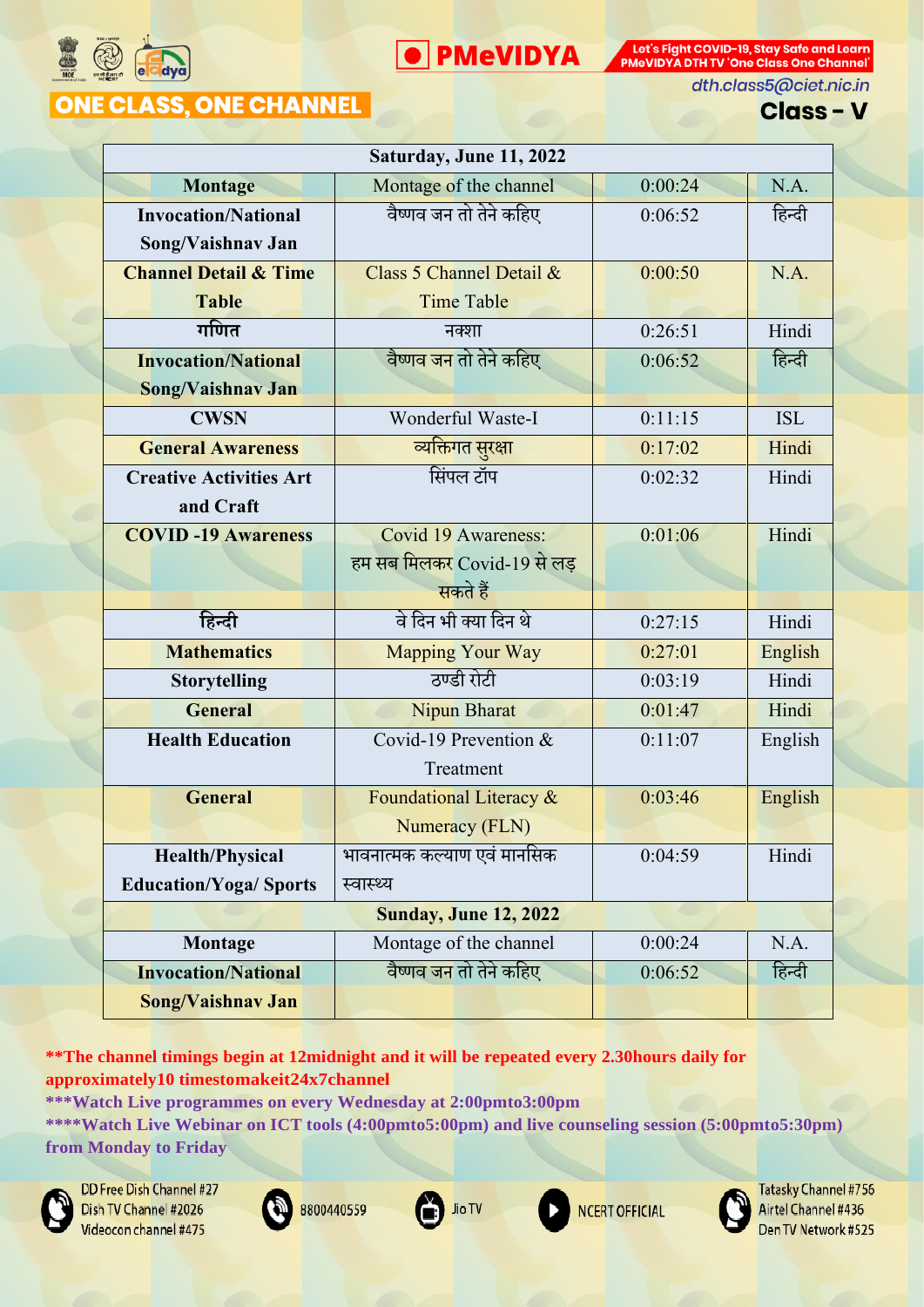



dth.class5@ciet.nic.in

## **ONE CLASS, ONE CHANNEL**

**Class - V** 

| <b>Channel Detail &amp; Time</b> | Class 5 Channel Detail &        | 0:00:50 | N.A.       |
|----------------------------------|---------------------------------|---------|------------|
| <b>Table</b>                     | <b>Time Table</b>               |         |            |
| <b>COVID-19 Awareness</b>        | <b>Covid 19 Awareness:</b>      | 0:01:06 | Hindi      |
|                                  | हम सब मिलकर Covid-19 से लड़     |         |            |
|                                  | सकते हैं                        |         |            |
| शारीरिक शिक्षा                   | पोषण, स्वास्थ्य और स्वच्छता     | 0:06:39 | Hindi      |
| <b>Storytelling</b>              | कार्टूनिस्ट सुधीर तैलंग         | 0:16:48 | Hindi      |
| <b>Invocation/National</b>       | वैष्णव जन तो तेने कहिए          | 0:06:52 | हिन्दी     |
| Song/Vaishnav Jan                |                                 |         |            |
| <b>General Awareness</b>         | <mark>व्यक्तिगत सुरक्षा</mark>  | 0:17:02 | Hindi      |
| <b>COVID-19 Awareness</b>        | Covid 19 Awareness              | 0:01:05 | English    |
|                                  | Together We Can Fight           |         |            |
| कहानी                            | <u>दान का हिसाब</u>             | 0:16:30 | Hindi      |
| <b>Health Education</b>          | Covid-19 Prevention &           | 0:11:07 | English    |
|                                  | Treatment                       |         |            |
| शारीरिक शिक्षा                   | पोषण, स्वास्थ्य और स्वच्छता     | 0:06:39 | Hindi      |
| <b>Cultural Heritage</b>         | सांझी कला                       | 0:13:21 | Hindi      |
| <b>Cultural Heritage:</b>        | Kala Utsay $-2019$              | 0:06:22 | Music      |
| <b>Art/Music &amp; Dance</b>     | Music – Instrumental            |         |            |
|                                  | <b>Competition: Boys: Delhi</b> |         |            |
| <b>Physical Education</b>        | Growing Up Healthy              | 0:04:14 | English    |
| <b>Health/Physical</b>           | भावनात्मक कल्याण एवं मानसिक     | 0:04:59 | Hindi      |
| <b>Education/Yoga/ Sports</b>    | स्वास्थ्य                       |         |            |
| <b>Storytelling</b>              | <b>Beautiful Flower Book</b>    | 0:14:42 | English    |
| <b>General</b>                   | <b>Nipun Bharat</b>             | 0:01:47 | Hindi      |
| General                          | Foundational Literacy &         | 0:03:46 | English    |
|                                  | Numeracy (FLN)                  |         |            |
| <b>CWSN</b>                      | खिलौनेवाला                      | 0:12:02 | <b>ISL</b> |
|                                  | <b>Monday, June 13, 2022</b>    |         |            |
| <b>Montage</b>                   | Montage of the channel          | 0:00:24 | N.A.       |

#### **\*\*The channel timings begin at 12midnight and it will be repeated every 2.30hours daily for approximately10 timestomakeit24x7channel**

**\*\*\*Watch Live programmes on every Wednesday at 2:00pmto3:00pm**

**\*\*\*\*Watch Live Webinar on ICT tools (4:00pmto5:00pm) and live counseling session (5:00pmto5:30pm) from Monday to Friday**



DD Free Dish Channel #27 Dish TV Channel #2026 Videocon channel #475





**NCERT OFFICIAL** 

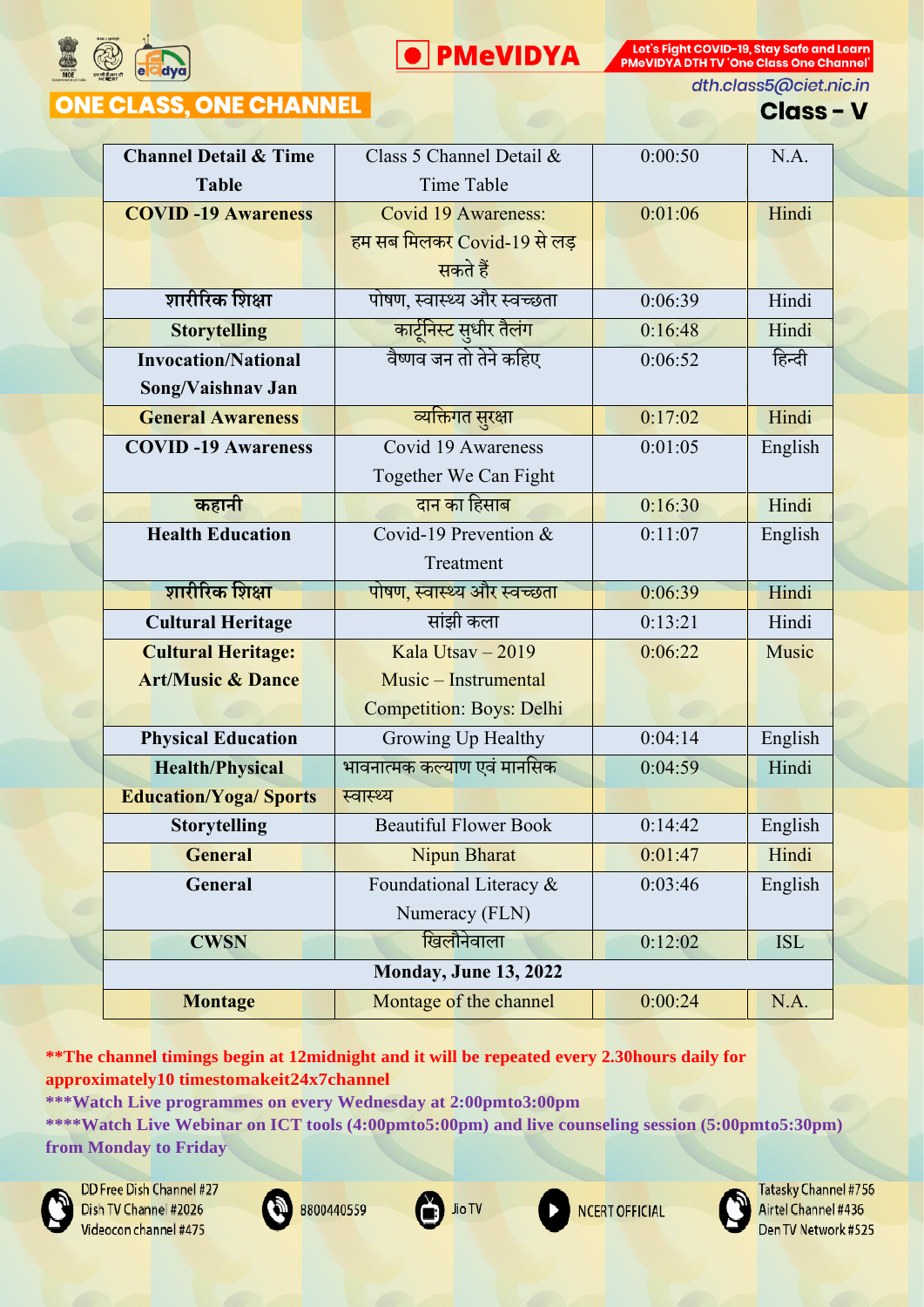



dth.class5@ciet.nic.in

# **ONE CLASS, ONE CHANNEL**

**Class - V** 

| <b>Invocation/National</b>       | वैष्णव जन तो तेने कहिए               | 0:06:52 | हिन्दी     |
|----------------------------------|--------------------------------------|---------|------------|
| Song/Vaishnav Jan                |                                      |         |            |
| <b>Channel Detail &amp; Time</b> | Class 5 Channel Detail &             | 0:00:50 | N.A.       |
| <b>Table</b>                     | <b>Time Table</b>                    |         |            |
| गणित                             | डिब्बे और स्कैच                      | 0:23:11 | Hindi      |
| <b>COVID-19 Awareness</b>        | <b>Covid 19 Awareness:</b>           | 0:01:06 | Hindi      |
|                                  | हम सब मिलकर Covid-19 से लड़          |         |            |
|                                  | सकते हैं                             |         |            |
| कहानी                            | पत्थर और पानी की कहानी               | 0:06:40 | Hindi      |
| हिन्दी                           | वे दिन भी क्या दिन थे भाग 1          | 0:23:02 | Hindi      |
| <b>Cultural Heritage:</b>        | Kala Utsay $-2019$                   | 0:06:22 | Music      |
| <b>Art/Music &amp; Dance</b>     | Music – Instrumental                 |         |            |
|                                  | Competition: Boys: Delhi             |         |            |
| <b>Mathematics</b>               | <b>Book: Math-Magic</b>              | 0:24:55 | English    |
|                                  | <b>Chapter 9: Boxes and Sketches</b> |         |            |
| <b>English</b>                   | Sing a Song of the People            | 0:21:00 | English    |
| <b>Creative Activities Art</b>   | सिंपल टॉप                            | 0:02:32 | Hindi      |
| and Craft                        |                                      |         |            |
| General                          | Nipun Bharat                         | 0:01:47 | Hindi      |
| <b>Health Education</b>          | <b>Growing Up Healthy</b>            | 0:04:14 | Hindi      |
| General                          | Foundational Literacy &              | 0:03:46 | English    |
|                                  | Numeracy (FLN)                       |         |            |
| <b>CWSN</b>                      | ईदगाह भाग 2                          | 0:17:45 | <b>ISL</b> |
|                                  | Tuesday, June 14, 2022               |         |            |
| <b>Montage</b>                   | Montage of the channel               | 0:00:24 | N.A.       |
| <b>Channel Detail &amp; Time</b> | Class 5 Channel Detail &             | 0:00:50 | N.A.       |
| <b>Table</b>                     | <b>Time Table</b>                    |         |            |
| <b>Invocation/National</b>       | वैष्णव जन तो तेने कहिए               | 0:06:52 | हिन्दी     |
| Song/Vaishnav Jan                |                                      |         |            |
| गणित                             | दसवाँ और सौवाँ भाग                   | 0:25:59 | Hindi      |

**\*\*The channel timings begin at 12midnight and it will be repeated every 2.30hours daily for approximately10 timestomakeit24x7channel**

**\*\*\*Watch Live programmes on every Wednesday at 2:00pmto3:00pm**

**\*\*\*\*Watch Live Webinar on ICT tools (4:00pmto5:00pm) and live counseling session (5:00pmto5:30pm) from Monday to Friday**

Jio TV



DD Free Dish Channel #27 Dish TV Channel #2026 Videocon channel #475





**NCERT OFFICIAL** 

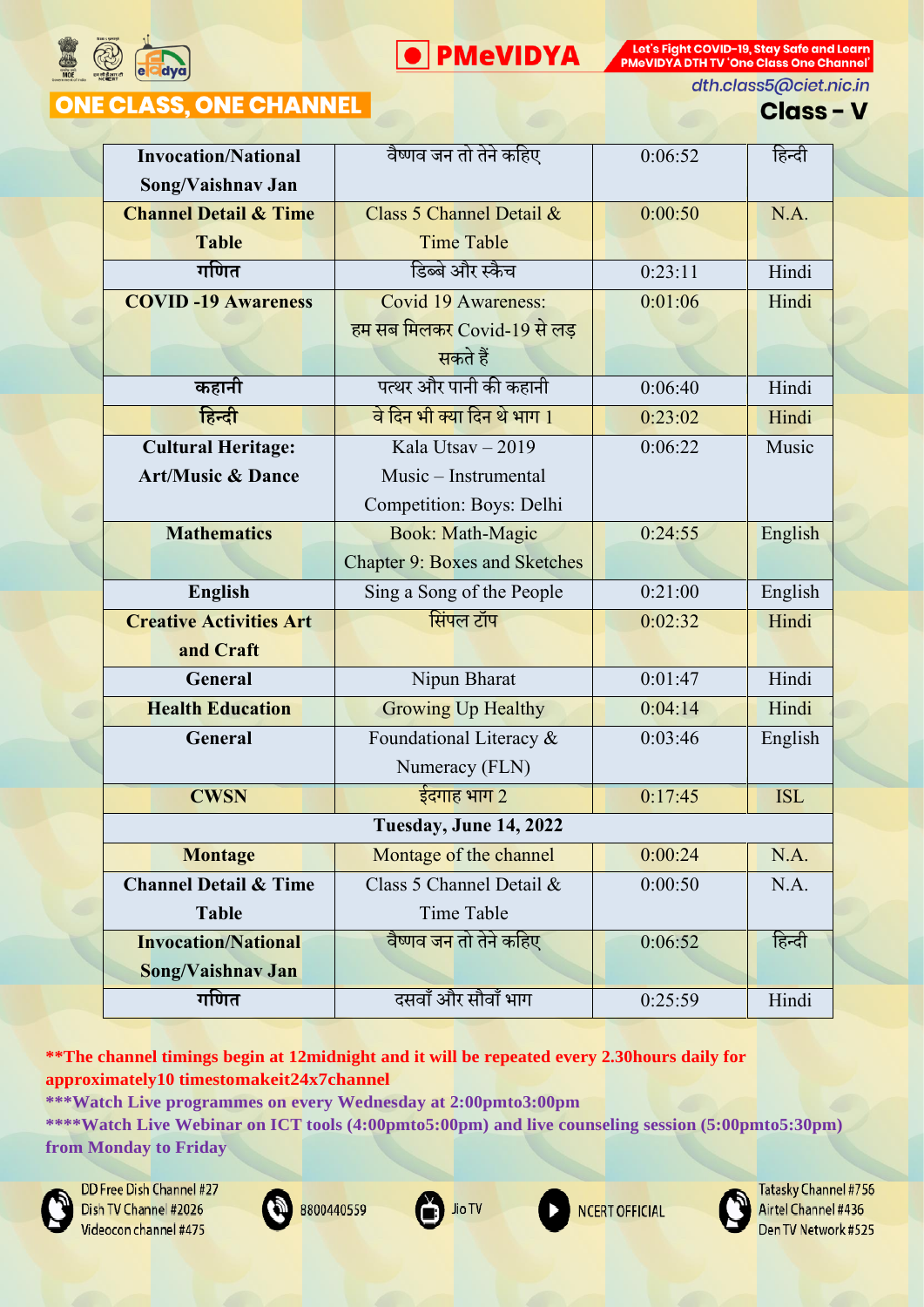



# **ONE CLASS, ONE CHANNEL**

dth.class5@ciet.nic.in

### **Class - V**

| हिन्दी                           | वे दिन भी क्या दिन थे भाग 2  | 0:15:46 | Hindi      |
|----------------------------------|------------------------------|---------|------------|
| <b>Mathematics</b>               | <b>Boxes and Sketches</b>    | 0:22:18 | English    |
| <b>English</b>                   | Malu Bhalu                   | 0:30:37 | English    |
| <b>Creative Activities Art</b>   | How Water Is Raised Inside   | 0:08:58 | English    |
| and Craft                        | The Glass                    |         |            |
| <b>Cultural Heritage:</b>        | Kala Utsay $-2019$           | 0:06:22 | Music      |
| <b>Art/Music &amp; Dance</b>     | Music – Instrumental         |         |            |
|                                  | Competition: Boys: Delhi     |         |            |
| <b>COVID-19 Awareness</b>        | Covid 19 Awareness           | 0:01:05 | English    |
|                                  | Together We Can Fight        |         |            |
| <b>General</b>                   | Nipun Bharat                 | 0:01:47 | Hindi      |
| General                          | Foundational Literacy &      | 0:03:46 | English    |
|                                  | Numeracy (FLN)               |         |            |
| <b>Storytelling</b>              | <b>Beautiful Flower Book</b> | 0:14:42 | English    |
| <b>Creative Activities Art</b>   | सिंपल टॉप                    | 0:02:32 | Hindi      |
| and Craft                        |                              |         |            |
| <b>CWSN</b>                      | ईदगाह भाग 1                  | 0:14:40 | <b>ISL</b> |
|                                  | Wednesday, June 15, 2022     |         |            |
| <b>Montage</b>                   | Montage of the channel       | 0:00:24 | N.A.       |
| <b>Invocation/National</b>       | वैष्णव जन तो तेने कहिए       | 0:06:52 | हिन्दी     |
| Song/Vaishnav Jan                |                              |         |            |
| <b>Channel Detail &amp; Time</b> | Class 5 Channel Detail &     | 0:00:50 | N.A.       |
| <b>Table</b>                     | <b>Time Table</b>            |         |            |
| पर्यावरण अध्ययन                  | पाठ - 8 मच्छरों की दावत      | 0:24:21 | Hindi      |
| <b>COVID-19 Awareness</b>        | <b>Covid 19 Awareness</b>    | 0:01:05 | English    |
|                                  | <b>Together We Can Fight</b> |         |            |
| हिन्दी                           | एक माँ की बेबसी              | 0:23:50 | Hindi      |
| <b>EVS</b>                       |                              | 0:22:40 | English    |
|                                  | Chapter 6: Every drops count |         |            |
| <b>English</b>                   | Who will be Ningthou? Part I | 0:20:19 | English    |

**\*\*The channel timings begin at 12midnight and it will be repeated every 2.30hours daily for approximately10 timestomakeit24x7channel**

**\*\*\*Watch Live programmes on every Wednesday at 2:00pmto3:00pm**

**\*\*\*\*Watch Live Webinar on ICT tools (4:00pmto5:00pm) and live counseling session (5:00pmto5:30pm) from Monday to Friday**

Jio TV



DD Free Dish Channel #27 Dish TV Channel #2026 Videocon channel #475





**NCERT OFFICIAL** 

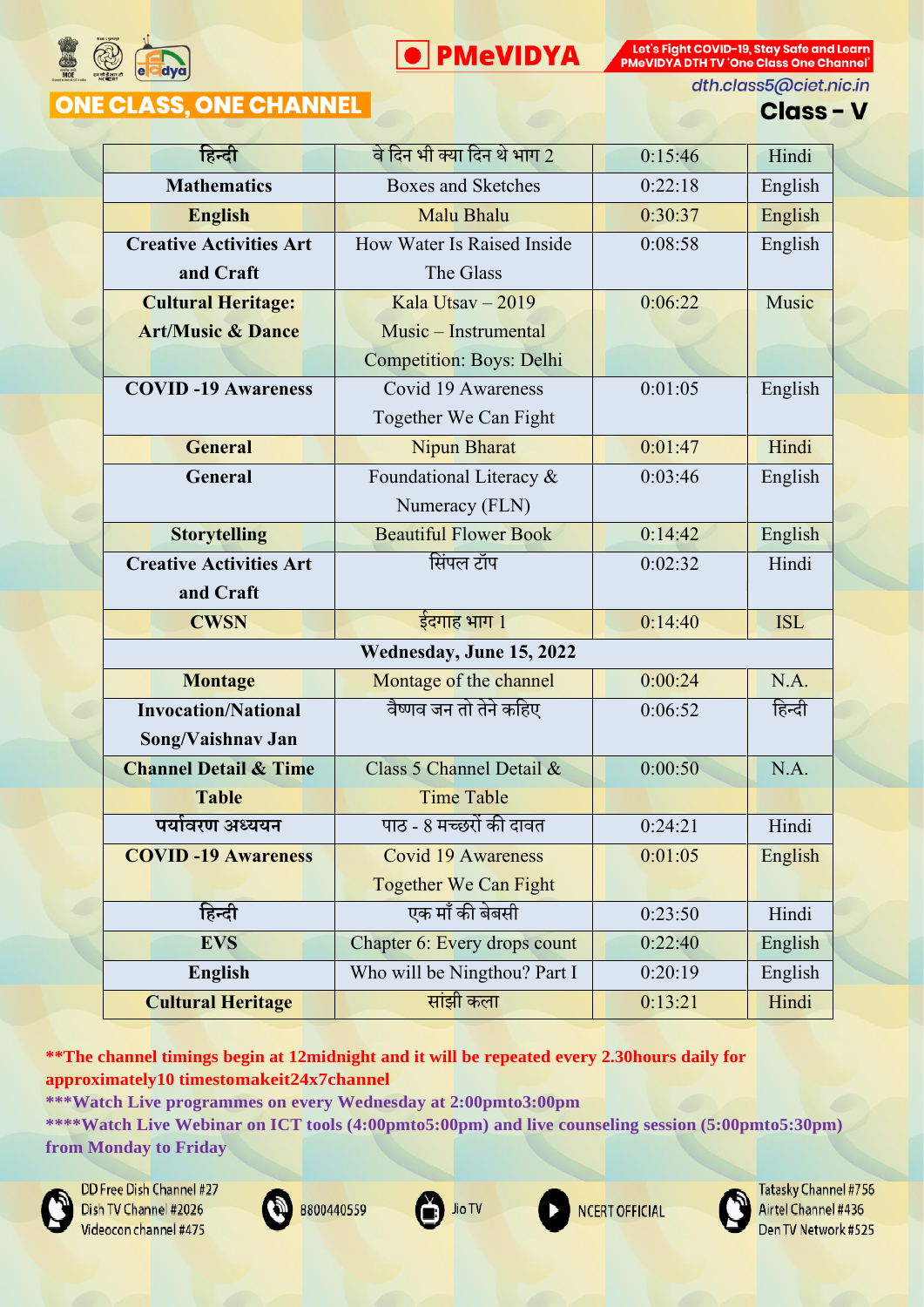

**PMeVIDYA** 

Let's Fight COVID-19, Stay Safe and Learn PMeVIDYA DTH TV 'One Class One Channel'

# **ONE CLASS, ONE CHANNEL**

dth.class5@ciet.nic.in

### **Class - V**

| :Art/Music &Dance                |                                        |         |            |
|----------------------------------|----------------------------------------|---------|------------|
| <b>CWSN</b>                      | Who will be Ningthou?                  | 0:13:09 | <b>ISL</b> |
| <b>General</b>                   | Nipun Bharat                           | 0:01:47 | Hindi      |
| <b>Health Education</b>          | स्वस्थ बढ़ना                           | 0:04:11 | Hindi      |
| <b>General</b>                   | Foundational Literacy &                | 0:03:46 | English    |
|                                  | Numeracy (FLN)                         |         |            |
| <b>Creative Activities Art</b>   | सिंपल टॉप                              | 0:02:32 | Hindi      |
| and Craft                        |                                        |         |            |
| <b>CWSN</b>                      | ईदगाह भाग 2                            | 0:17:45 | <b>ISL</b> |
| <b>Creative Activities Art</b>   | स्पॉट्स ऑन सन                          | 0:01:30 | Hindi      |
| and Craft                        |                                        |         |            |
|                                  | Thursday, June 16, 2022                |         |            |
| Montage                          | Montage of the channel                 | 0:00:24 | N.A.       |
| <b>Channel Detail &amp; Time</b> | Class 5 Channel Detail &               | 0:00:50 | N.A.       |
| <b>Table</b>                     | <b>Time Table</b>                      |         |            |
| <b>Invocation/National</b>       | वैष्णव जन तो तेने कहिए                 | 0:06:52 | हिन्दी     |
| Song/Vaishnav Jan                |                                        |         |            |
| पर्यावरण अध्ययन                  | <u>पाठ - 9 डायरी कमर सीधी ऊपर चढ़ो</u> | 0:17:53 | Hindi      |
| हिन्दी                           | एक माँ की बेबसी                        | 0:25:50 | Hindi      |
| <b>COVID-19 Awareness</b>        | <b>Covid 19 Awareness:</b>             | 0:01:06 | Hindi      |
|                                  | हम सब मिलकर Covid-19 से लड़            |         |            |
|                                  | सकते हैं                               |         |            |
| <b>Invocation/National</b>       | वैष्णव जन तो तेने कहिए                 | 0:06:52 | हिन्दी     |
| Song/Vaishnav Jan                |                                        |         |            |
| <b>CWSN</b>                      | <b>Gulliver's Travels-II</b>           | 0:08:29 | <b>ISL</b> |
| <b>EVS</b>                       | <b>Book: Looking Around</b>            | 0:24:28 | English    |
|                                  | <b>Chapter 6: Every Drop Counts</b>    |         |            |
|                                  | Part 1                                 |         |            |
| <b>English</b>                   | Who will be Ningthou? Part II          | 0:26:43 | English    |
| <b>Storytelling</b>              | नटखट चूहा                              | 0:13:39 | Hindi      |
|                                  |                                        |         |            |

**\*\*The channel timings begin at 12midnight and it will be repeated every 2.30hours daily for approximately10 timestomakeit24x7channel**

**\*\*\*Watch Live programmes on every Wednesday at 2:00pmto3:00pm**

**\*\*\*\*Watch Live Webinar on ICT tools (4:00pmto5:00pm) and live counseling session (5:00pmto5:30pm) from Monday to Friday**



DD Free Dish Channel #27 Dish TV Channel #2026 Videocon channel #475





**NCERT OFFICIAL** 

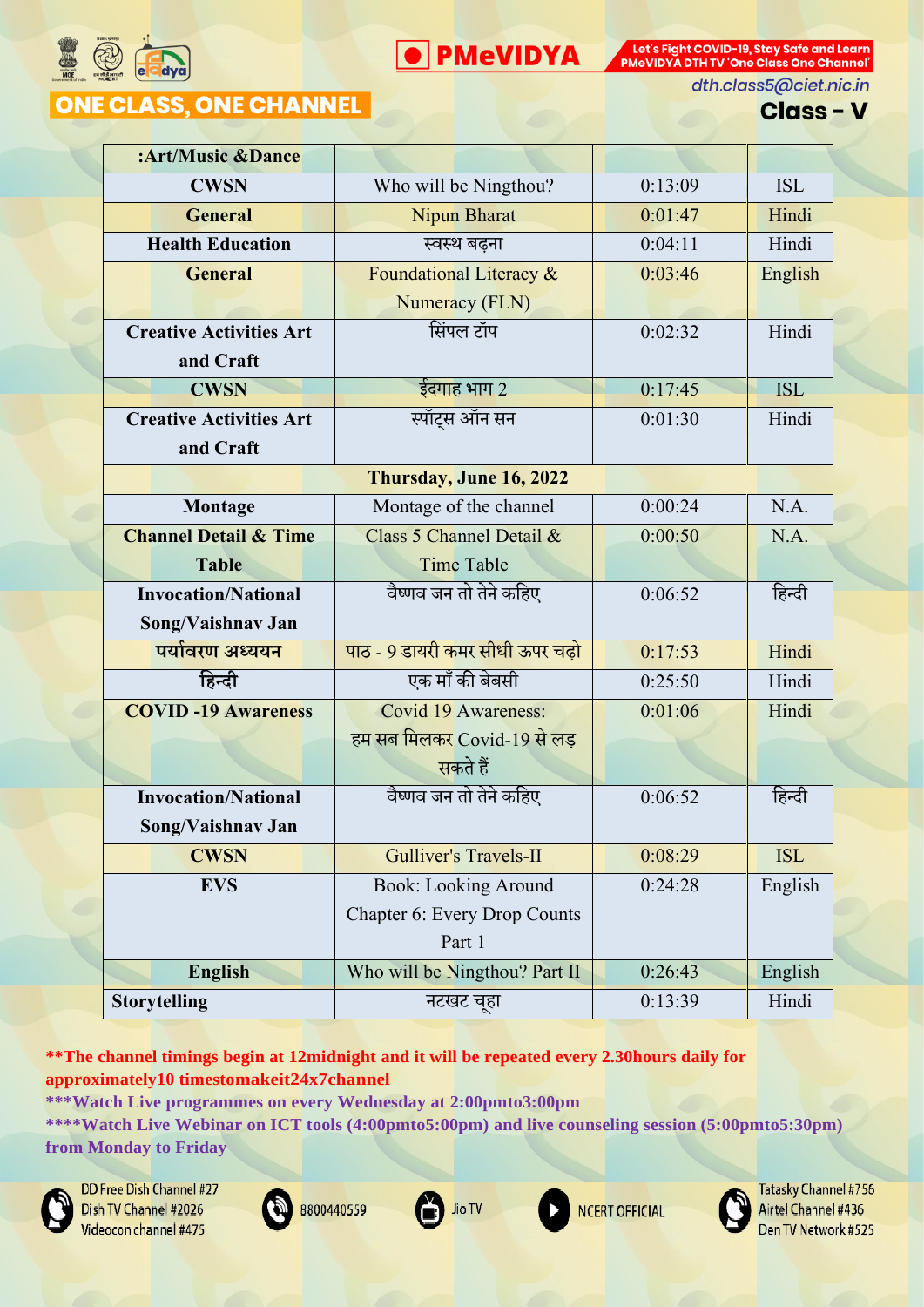

**PMeVIDYA** 

Let's Fight COVID-19, Stay Safe and Learn PMeVIDYA DTH TV 'One Class One Channel'

# **ONE CLASS, ONE CHANNEL**

dth.class5@ciet.nic.in

### **Class - V**

| <b>Cultural Heritage</b>         | Jaliyanwala Bagh               | 0:12:53 | English |
|----------------------------------|--------------------------------|---------|---------|
| General                          | Nipun Bharat                   | 0:01:47 | Hindi   |
| <b>General</b>                   | Foundational Literacy &        | 0:03:46 | English |
|                                  | Numeracy (FLN)                 |         |         |
|                                  | Friday, June 17, 2022          |         |         |
| <b>Montage</b>                   | Montage of the channel         | 0:00:24 | N.A.    |
| <b>Invocation/National</b>       | वैष्णव जन तो तेने कहिए         | 0:06:52 | हिन्दी  |
| Song/Vaishnav Jan                |                                |         |         |
| <b>Channel Detail &amp; Time</b> | Class 5 Channel Detail &       | 0:00:50 | N.A.    |
| <b>Table</b>                     | <b>Time Table</b>              |         |         |
| गणित                             | क्या तुम्हें पैटर्न दिखा?      | 0:33:50 | Hindi   |
| <b>COVID-19 Awareness</b>        | <b>Covid 19 Awareness</b>      | 0:01:05 | English |
|                                  | <b>Together We Can Fight</b>   |         |         |
| हिन्दी                           | डाकिए की कहानी, कँवर सिंह की   | 0:23:53 | Hindi   |
|                                  | ज़्बानी                        |         |         |
| <b>Mathematics</b>               | <b>Can You See the Pattern</b> | 0:22:30 | English |
| <b>Storytelling</b>              | लालच का फल                     | 0:03:48 | Hindi   |
| <b>CWSN</b>                      | <b>English Conversation -</b>  | 0:05:04 | English |
|                                  | Talking about time             |         |         |
| <b>Health/Physical</b>           | भावनात्मक कल्याण एवं मानसिक    | 0:04:59 | Hindi   |
| <b>Education/Yoga/ Sports</b>    | स्वास्थ्य                      |         |         |
| <b>English</b>                   | Topsy-turvy Land & Gulliver's  | 0:31:40 | English |
|                                  | <b>Travels</b>                 |         |         |
| General                          | Nipun Bharat                   | 0:01:47 | Hindi   |
| <b>General</b>                   | Foundational Literacy &        | 0:03:46 | English |
|                                  | Numeracy (FLN)                 |         |         |
| <b>Cultural Heritage:</b>        | सांझी कला                      | 0:13:21 | Hindi   |
| <b>Art/Music &amp; Dance</b>     |                                |         |         |
|                                  | Saturday, June 18, 2022        |         |         |
| <b>Montage</b>                   | Montage of the channel         | 0:00:24 | N.A.    |

#### **\*\*The channel timings begin at 12midnight and it will be repeated every 2.30hours daily for approximately10 timestomakeit24x7channel**

**\*\*\*Watch Live programmes on every Wednesday at 2:00pmto3:00pm**

**\*\*\*\*Watch Live Webinar on ICT tools (4:00pmto5:00pm) and live counseling session (5:00pmto5:30pm) from Monday to Friday**

Jio TV



DD Free Dish Channel #27 Dish TV Channel #2026 Videocon channel #475





**NCERT OFFICIAL** 

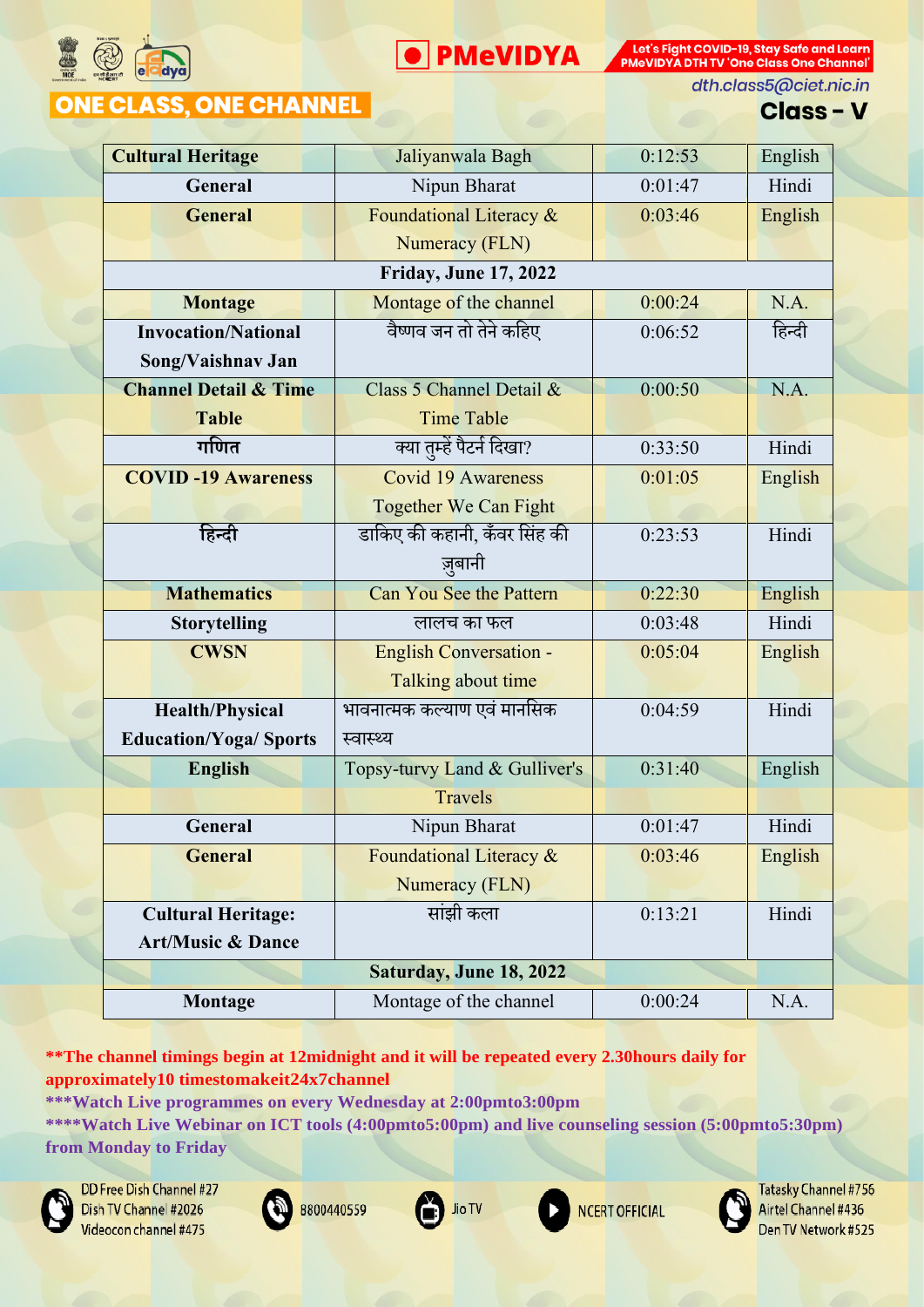



# **ONE CLASS, ONE CHANNEL**

dth.class5@ciet.nic.in

### **Class - V**

| <b>Invocation/National</b>       | वैष्णव जन तो तेने कहिए         | 0:06:52 | हिन्दी     |
|----------------------------------|--------------------------------|---------|------------|
| <b>Song/Vaishnav Jan</b>         |                                |         |            |
| <b>Channel Detail &amp; Time</b> | Class 5 Channel Detail &       | 0:00:50 | N.A.       |
| <b>Table</b>                     | <b>Time Table</b>              |         |            |
| गणित                             | नक्शा                          | 0:26:51 | Hindi      |
| <b>COVID-19 Awareness</b>        | Covid 19 Awareness:            | 0:01:06 | Hindi      |
|                                  | हम सब मिलकर Covid-19 से लड़    |         |            |
|                                  | सकते हैं                       |         |            |
| हिन्दी                           | डाकिए की कहानी, कुँवरसिंह की   | 0:23:04 | Hindi      |
|                                  | जुबानी                         |         |            |
| <b>Cultural Heritage:</b>        | सांझी कला                      | 0:13:21 | Hindi      |
| <b>Art/Music &amp; Dance</b>     |                                |         |            |
| <b>Mathematics</b>               | Can You See the Pattern Part I | 0:22:43 | English    |
| <b>Cultural Heritage</b>         | Kala Utsay $-2019$             | 0:04:18 | N.A.       |
|                                  | Music – Instrumental           |         |            |
|                                  | Competition: Boys: Kendriya    |         |            |
|                                  | Vidyalaya                      |         |            |
| शारीरिक शिक्षा                   | भावनात्मक कल्याण एवं मानसिक    | 0:04:59 | Hindi      |
|                                  | स्वास्थ्य                      |         |            |
| <b>Storytelling</b>              | गंज                            | 0:15:11 | Hindi      |
| <b>Health/Physical</b>           | भावनात्मक कल्याण एवं मानसिक    | 0:04:59 | Hindi      |
| <b>Education/Yoga/ Sports</b>    | स्वास्थ्य                      |         |            |
| General                          | Nipun Bharat                   | 0:01:47 | Hindi      |
| <b>General</b>                   | Foundational Literacy &        | 0:03:46 | English    |
|                                  | Numeracy (FLN)                 |         |            |
| <b>CWSN</b>                      | खिलौनेवाला                     | 0:12:02 | <b>ISL</b> |
| <b>CWSN</b>                      | <b>Gulliver's Travels-II</b>   | 0:08:29 | <b>ISL</b> |
| <b>Sunday, June 19, 2022</b>     |                                |         |            |
| <b>Montage</b>                   | Montage of the channel         | 0:00:24 | N.A.       |
| <b>Invocation/National</b>       | वैष्णव जन तो तेने कहिए         | 0:06:52 | हिन्दी     |
| Song/Vaishnav Jan                |                                |         |            |

**\*\*The channel timings begin at 12midnight and it will be repeated every 2.30hours daily for approximately10 timestomakeit24x7channel**

**\*\*\*Watch Live programmes on every Wednesday at 2:00pmto3:00pm**

**\*\*\*\*Watch Live Webinar on ICT tools (4:00pmto5:00pm) and live counseling session (5:00pmto5:30pm) from Monday to Friday**



DD Free Dish Channel #27 Dish TV Channel #2026 Videocon channel #475





**NCERT OFFICIAL** 

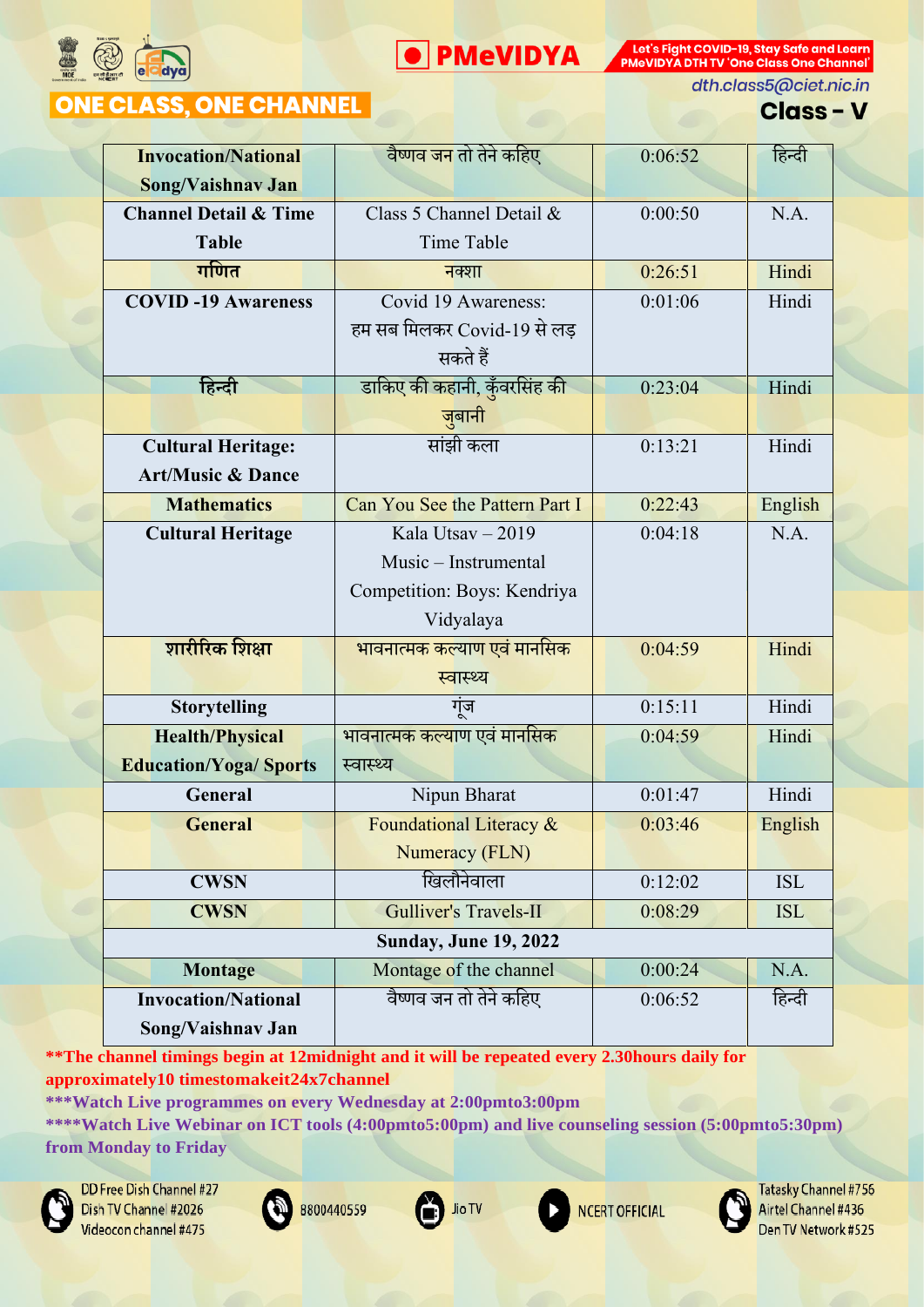



# **ONE CLASS, ONE CHANNEL**

dth.class5@ciet.nic.in

### **Class - V**

| <b>Channel Detail &amp; Time</b> | Class 5 Channel Detail &        | 0:00:50 | N.A.       |
|----------------------------------|---------------------------------|---------|------------|
| <b>Table</b>                     | <b>Time Table</b>               |         |            |
| <b>COVID-19 Awareness</b>        | Covid 19 Awareness:             | 0:01:06 | Hindi      |
|                                  | हम सब मिलकर Covid-19 से लड़     |         |            |
|                                  | सकते हैं                        |         |            |
| शारीरिक शिक्षा                   | पोषण, स्वास्थ्य और स्वच्छता     | 0:06:39 | Hindi      |
| <b>Storytelling</b>              | कार्टूनिस्ट सुधीर तैलंग         | 0:16:48 | Hindi      |
| <b>Invocation/National</b>       | वैष्णव जन तो तेने कहिए          | 0:06:52 | हिन्दी     |
| <b>Song/Vaishnav Jan</b>         |                                 |         |            |
| <b>Cultural Heritage</b>         | Kala Utsay $-2019$              | 0:04:18 | N.A.       |
|                                  | Music - Instrumental            |         |            |
|                                  | Competition: Boys: Kendriya     |         |            |
|                                  | Vidyalaya                       |         |            |
| <b>Health/Physical</b>           | पोषण, स्वास्थ्य और स्वच्छता     | 0:06:39 | Hindi      |
| <b>Education/Yoga/ Sports</b>    |                                 |         |            |
| <b>General Awareness</b>         | रौशनी और रंग                    | 0:15:55 | Hindi      |
| <b>CWSN</b>                      | ईदगाह भाग 1                     | 0:14:40 | <b>ISL</b> |
| कहानी                            | गोद लिए दादाजी                  | 0:18:44 | Hindi      |
| <b>Cultural Heritage:</b>        | Kala Utsay $-2019$              | 0:06:22 | Music      |
| <b>Art/Music &amp; Dance</b>     | Music – Instrumental            |         |            |
|                                  | <b>Competition: Boys: Delhi</b> |         |            |
| <b>Physical Education</b>        | Growing Up Healthy              | 0:04:14 | English    |
| <b>Health/Physical</b>           | भावनात्मक कल्याण एवं मानसिक     | 0:04:59 | Hindi      |
| <b>Education/Yoga/ Sports</b>    | स्वास्थ्य                       |         |            |
| <b>Storytelling</b>              | <b>Beautiful Flower Book</b>    | 0:14:42 | English    |
| <b>General</b>                   | Nipun Bharat                    | 0:01:47 | Hindi      |
| General                          | Foundational Literacy &         | 0:03:46 | English    |
|                                  | Numeracy (FLN)                  |         |            |
| <b>CWSN</b>                      | ईदगाह भाग 2                     | 0:17:45 | <b>ISL</b> |
| <b>Monday, June 20, 2022</b>     |                                 |         |            |

#### **\*\*The channel timings begin at 12midnight and it will be repeated every 2.30hours daily for approximately10 timestomakeit24x7channel**

**\*\*\*Watch Live programmes on every Wednesday at 2:00pmto3:00pm**

**\*\*\*\*Watch Live Webinar on ICT tools (4:00pmto5:00pm) and live counseling session (5:00pmto5:30pm) from Monday to Friday**



DD Free Dish Channel #27 Dish TV Channel #2026 Videocon channel #475





**NCERT OFFICIAL** 

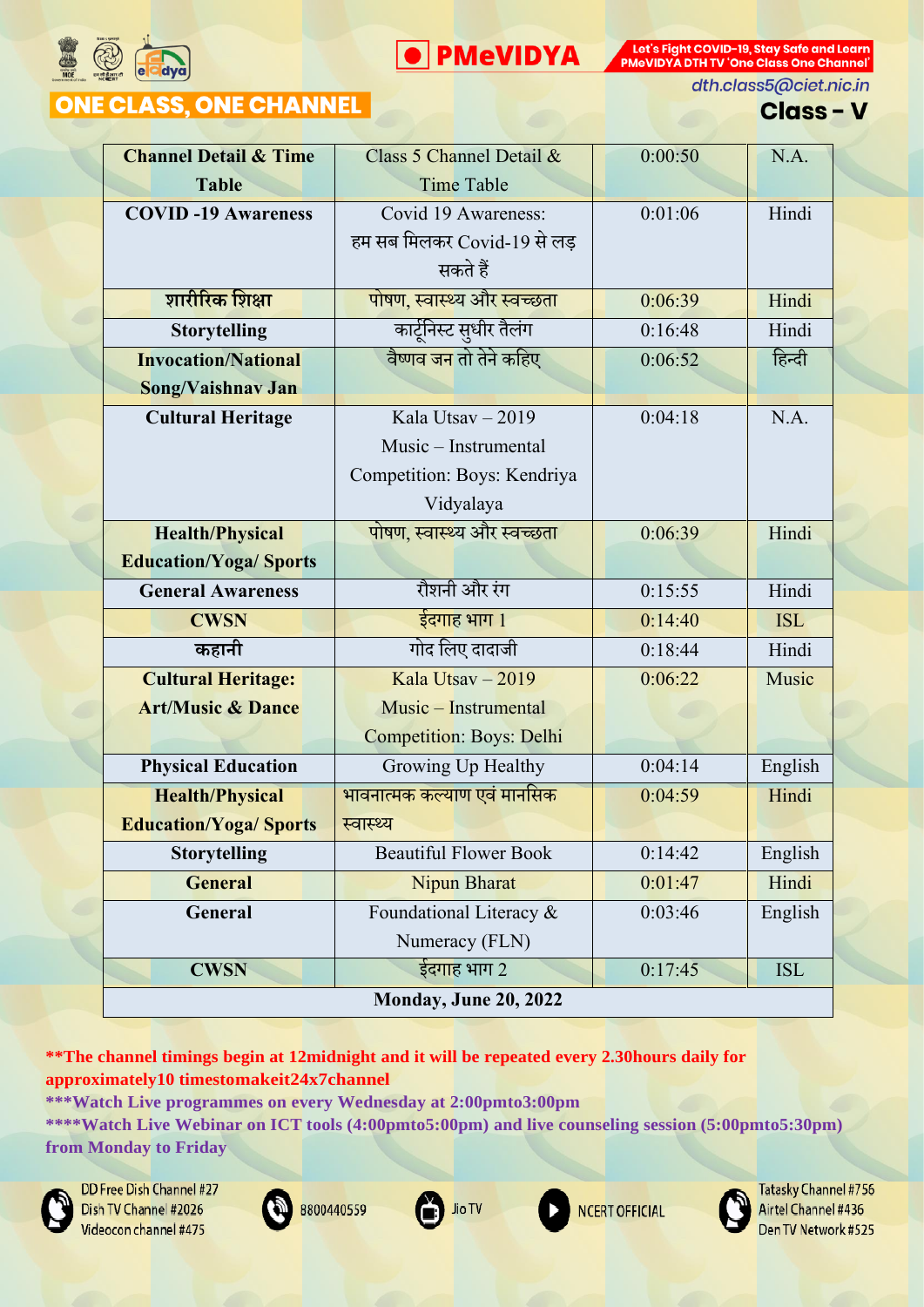



## **ONE CLASS, ONE CHANNEL**

dth.class5@ciet.nic.in

### **Class - V**

| <b>Montage</b>                   | Montage of the channel        | 0:00:24 | N.A.       |
|----------------------------------|-------------------------------|---------|------------|
| <b>Invocation/National</b>       | वैष्णव जन तो तेने कहिए        | 0:06:52 | हिन्दी     |
| Song/Vaishnav Jan                |                               |         |            |
| <b>Channel Detail &amp; Time</b> | Class 5 Channel Detail &      | 0:00:50 | N.A.       |
| <b>Table</b>                     | <b>Time Table</b>             |         |            |
| गणित                             | डिब्बे और स्कैच               | 0:23:11 | Hindi      |
| <b>COVID-19 Awareness</b>        | <b>Covid 19 Awareness:</b>    | 0:01:06 | Hindi      |
|                                  | हम सब मिलकर Covid-19 से लड़   |         |            |
|                                  | सकते हैं                      |         |            |
| हिन्दी                           | वे दिन भी क्या दिन थे         | 0:27:15 | Hindi      |
| <b>Mathematics</b>               | Can You See the Pattern Part  | 0:25:27 | English    |
|                                  | $\mathbf{I}$                  |         |            |
| <b>English</b>                   | <b>Gulliver's Travels</b>     | 0:10:20 | English    |
| <b>Cultural Heritage:</b>        | Kerala                        | 0:05:34 | N.A.       |
| <b>Art/Music &amp; Dance</b>     |                               |         |            |
| <b>Health Education</b>          | Emotional Well-being and      | 0:04:57 | English    |
|                                  | <b>Mental Health</b>          |         |            |
| <b>Creative Activities Art</b>   | सिंपल टॉप                     | 0:02:32 | Hindi      |
| and Craft                        |                               |         |            |
| General                          | Nipun Bharat                  | 0:01:47 | Hindi      |
| <b>General</b>                   | Foundational Literacy &       | 0:03:46 | English    |
|                                  | Numeracy (FLN)                |         |            |
| <b>Storytelling</b>              | कार्टूनिस्ट सुधीर तैलंग       | 0:16:48 | Hindi      |
| <b>CWSN</b>                      | ईदगाह भाग 2                   | 0:17:45 | <b>ISL</b> |
|                                  | <b>Tuesday, June 21, 2022</b> |         |            |
| <b>Montage</b>                   | Montage of the channel        | 0:00:24 | N.A.       |
| <b>Channel Detail &amp; Time</b> | Class 5 Channel Detail &      | 0:00:50 | N.A.       |
| <b>Table</b>                     | <b>Time Table</b>             |         |            |
| <b>Invocation/National</b>       | वैष्णव जन तो तेने कहिए        | 0:06:52 | हिन्दी     |
| Song/Vaishnav Jan                |                               |         |            |
|                                  |                               |         |            |

**\*\*The channel timings begin at 12midnight and it will be repeated every 2.30hours daily for approximately10 timestomakeit24x7channel**

**\*\*\*Watch Live programmes on every Wednesday at 2:00pmto3:00pm**

**\*\*\*\*Watch Live Webinar on ICT tools (4:00pmto5:00pm) and live counseling session (5:00pmto5:30pm) from Monday to Friday**



DD Free Dish Channel #27 Dish TV Channel #2026 Videocon channel #475





**NCERT OFFICIAL** 

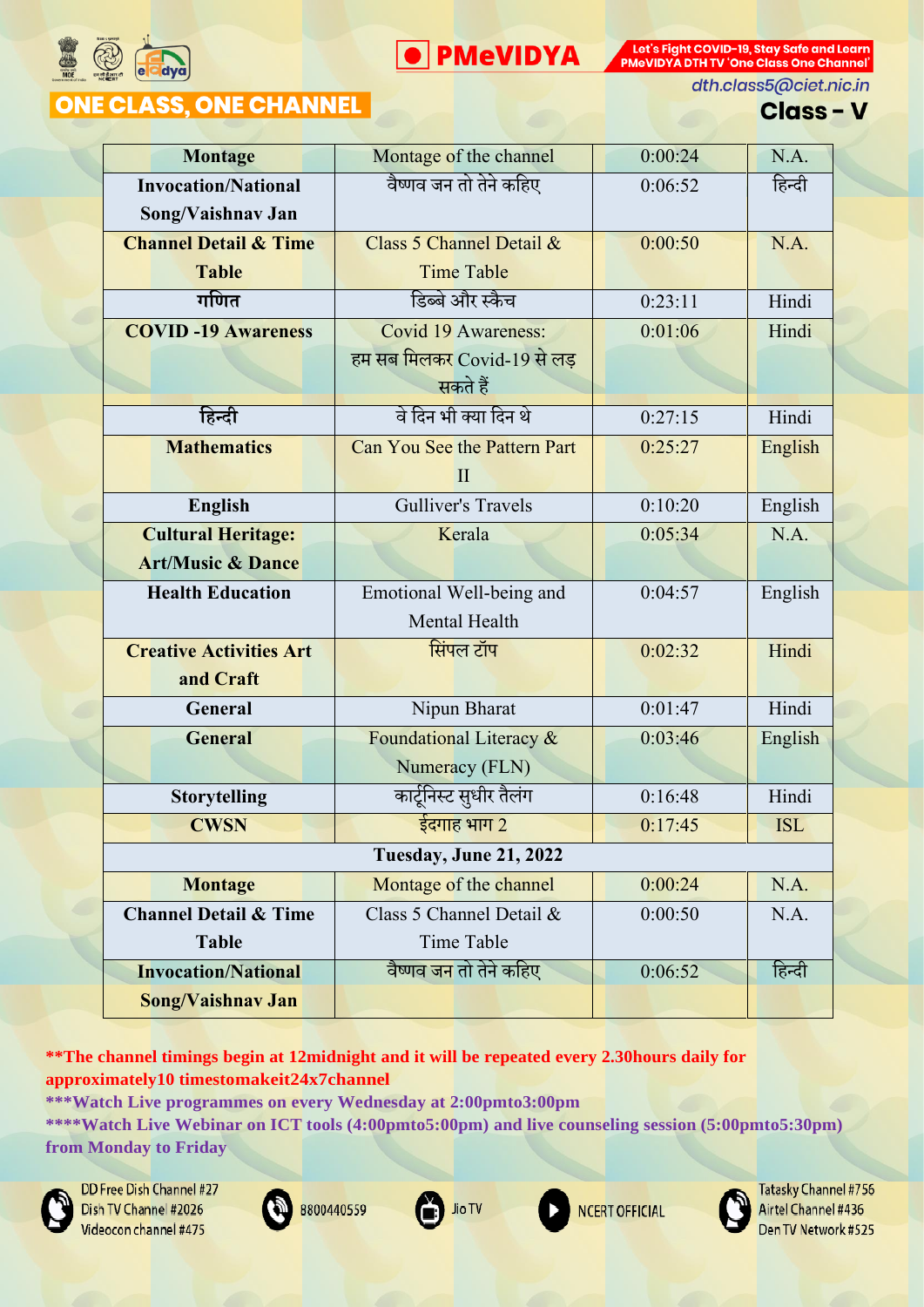

**• PMeVIDYA** 

Let's Fight COVID-19, Stay Safe and Learn PMeVIDYA DTH TV 'One Class One Channel'

# **ONE CLASS, ONE CHANNEL**

dth.class5@ciet.nic.in

### **Class - V**

| गणित $\overline{\phantom{a}}$    | दसवाँ और सौवाँ भाग                  | 0:25:59 | Hindi      |
|----------------------------------|-------------------------------------|---------|------------|
| हिन्दी                           | वे दिन भी क्या दिन थे भाग 1         | 0:23:02 | Hindi      |
| <b>Mathematics</b>               | Book: Math-Magic                    | 0:26:04 | English    |
|                                  | Chapter 8: Mapping Your Way         |         |            |
|                                  | Part 1                              |         |            |
| <b>English</b>                   | <b>Topsy-Turvy Land</b>             | 0:12:53 | English    |
| <b>Creative Activities Art</b>   | How Water Is Raised Inside          | 0:08:58 | English    |
| and Craft                        | The Glass                           |         |            |
| <b>Health Education</b>          | <b>Air Pollution-1</b>              | 0:25:02 | English    |
| General                          | Nipun Bharat                        | 0:01:47 | Hindi      |
| <b>General</b>                   | Foundational Literacy &             | 0:03:46 | English    |
|                                  | Numeracy (FLN)                      |         |            |
| General                          | Yoga Olympiad                       | 0:04:29 | Hindi      |
| <b>CWSN</b>                      | ईदगाह भाग 1                         | 0:14:40 | <b>ISL</b> |
|                                  | Wednesday, June 22, 2022            |         |            |
| <b>Montage</b>                   | Montage of the channel              | 0:00:24 | N.A.       |
| <b>Invocation/National</b>       | वैष्णव जन तो तेने कहिए              | 0:06:52 | हिन्दी     |
| Song/Vaishnav Jan                |                                     |         |            |
| <b>Channel Detail &amp; Time</b> | Class 5 Channel Detail &            | 0:00:50 | N.A.       |
| <b>Table</b>                     | <b>Time Table</b>                   |         |            |
| पर्यावरण अध्ययन                  | पाठ - 7 पानी के प्रयोग              | 0:28:22 | Hindi      |
| <b>COVID-19 Awareness</b>        | <b>Covid 19 Awareness</b>           | 0:01:05 | English    |
|                                  | <b>Together We Can Fight</b>        |         |            |
| हिन्दी                           | वे दिन भी क्या दिन थे भाग 2         | 0:15:46 | Hindi      |
| <b>EVS</b>                       | <b>Book: Looking Around</b>         | 0:16:37 | English    |
|                                  | <b>Chapter 6: Every Drop Counts</b> |         |            |
|                                  | Part 2                              |         |            |
| <b>English</b>                   | Nobody's Friend                     | 0:31:12 | English    |
| <b>Health Education</b>          | Air Pollution-1                     | 0:25:02 | English    |
| <b>CWSN</b>                      | Crying                              | 0:09:56 | <b>ISL</b> |

**\*\*The channel timings begin at 12midnight and it will be repeated every 2.30hours daily for approximately10 timestomakeit24x7channel**

**\*\*\*Watch Live programmes on every Wednesday at 2:00pmto3:00pm**

**\*\*\*\*Watch Live Webinar on ICT tools (4:00pmto5:00pm) and live counseling session (5:00pmto5:30pm) from Monday to Friday**

Jio TV



DD Free Dish Channel #27 Dish TV Channel #2026 Videocon channel #475





**NCERT OFFICIAL** 

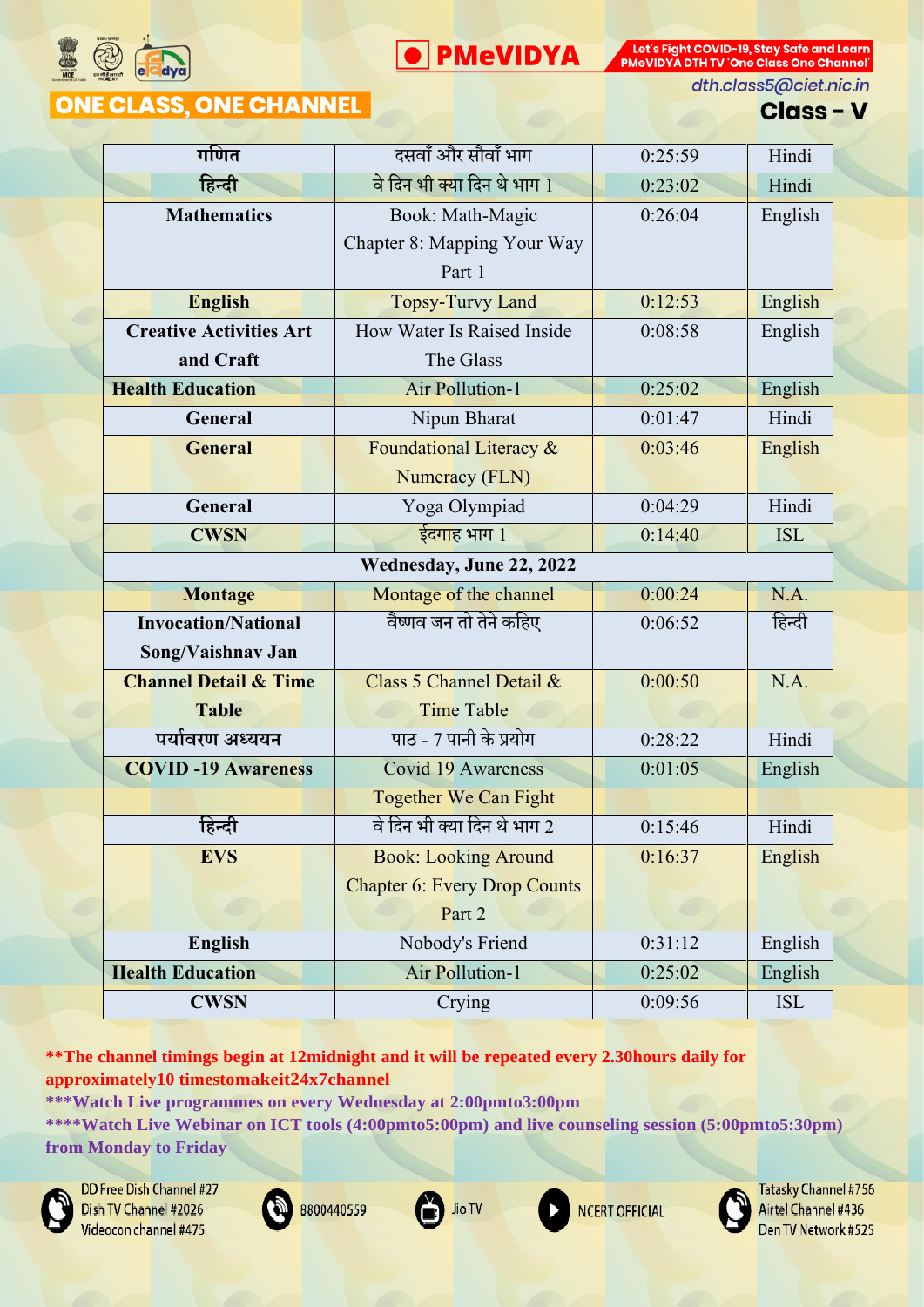

**PMeVIDYA** 

Let's Fight COVID-19, Stay Safe and Learn PMeVIDYA DTH TV 'One Class One Channel'

# **ONE CLASS, ONE CHANNEL**

dth.class5@ciet.nic.in

### **Class - V**

| <b>General</b>                   | Foundational Literacy &         | 0:03:46 | English    |
|----------------------------------|---------------------------------|---------|------------|
|                                  | Numeracy (FLN)                  |         |            |
| <b>Storytelling</b>              | नमक का व्यापारी और उसका गधा     | 0:08:23 | Hindi      |
| <b>General</b>                   | <b>Nipun Bharat</b>             | 0:01:47 | Hindi      |
|                                  | Thursday, June 23, 2022         |         |            |
| <b>Montage</b>                   | Montage of the channel          | 0:00:24 | N.A.       |
| <b>Channel Detail &amp; Time</b> | Class 5 Channel Detail &        | 0:00:50 | N.A.       |
| <b>Table</b>                     | Time Table                      |         |            |
| पर्यावरण अध्ययन                  | <u>पाठ - 8 मच्छरों की दावत</u>  | 0:24:21 | Hindi      |
| हिन्दी                           | एक माँ की बेबसी                 | 0:23:50 | Hindi      |
| <b>EVS</b>                       | Unit 5 Resource utilization and | 0:20:23 | English    |
|                                  | <b>Sustainable Development</b>  |         |            |
|                                  | Goals(SDGs)                     |         |            |
| <b>English</b>                   | The Little Bully                | 0:34:29 | English    |
| <b>Storytelling</b>              | पहाड़ से ऊँचा आदमी              | 0:19:08 | Hindi      |
| General                          | Foundational Literacy &         | 0:03:46 | English    |
|                                  | Numeracy (FLN)                  |         |            |
| <b>General</b>                   | Nipun Bharat                    | 0:01:47 | Hindi      |
| <b>Health Education</b>          | Covid-19 Prevention &           | 0:11:07 | English    |
|                                  | Treatment                       |         |            |
| <b>CWSN</b>                      | The Little Bully-I              | 0:10:58 | <b>ISL</b> |
|                                  | <b>Friday, June 24, 2022</b>    |         |            |
| <b>Montage</b>                   | Montage of the channel          | 0:00:24 | N.A.       |
| <b>Invocation/National</b>       | वैष्णव जन तो तेने कहिए          | 0:06:52 | हिन्दी     |
| Song/Vaishnav Jan                |                                 |         |            |
| <b>Channel Detail &amp; Time</b> | Class 5 Channel Detail &        | 0:00:50 | N.A.       |
| <b>Table</b>                     | <b>Time Table</b>               |         |            |
| गणित                             | क्या तुम्हें पैटर्न दिखा?       | 0:33:50 | Hindi      |
| <b>COVID-19 Awareness</b>        | Covid 19 Awareness              | 0:01:05 | English    |
|                                  | <b>Together We Can Fight</b>    |         |            |

**\*\*The channel timings begin at 12midnight and it will be repeated every 2.30hours daily for approximately10 timestomakeit24x7channel**

**\*\*\*Watch Live programmes on every Wednesday at 2:00pmto3:00pm**

**\*\*\*\*Watch Live Webinar on ICT tools (4:00pmto5:00pm) and live counseling session (5:00pmto5:30pm) from Monday to Friday**

Jio TV



DD Free Dish Channel #27 Dish TV Channel #2026 Videocon channel #475





**NCERT OFFICIAL** 

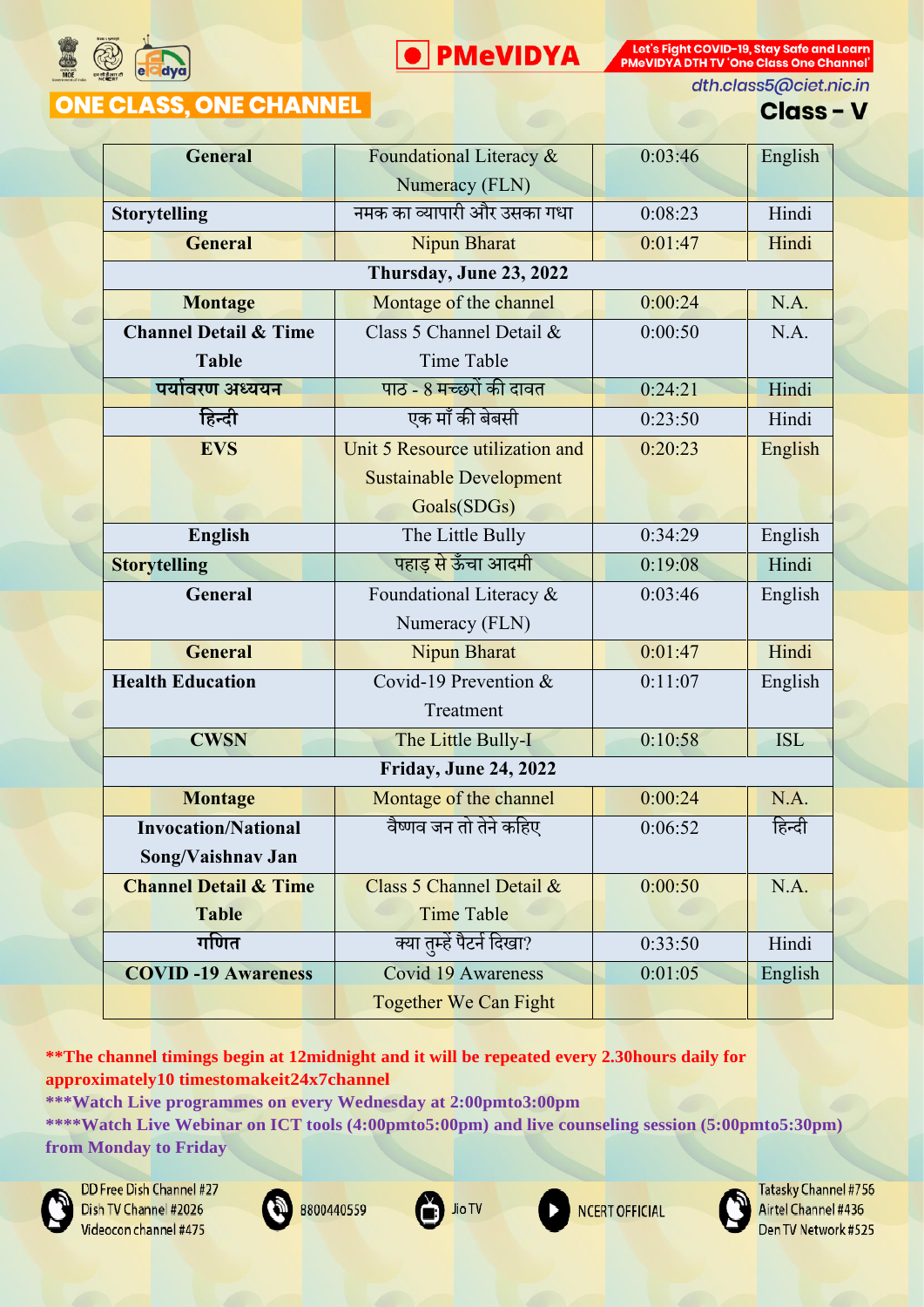

**O** PMeVIDYA

Let's Fight COVID-19, Stay Safe and Learn PMeVIDYA DTH TV 'One Class One Channel'

dth.class5@ciet.nic.in

# **ONE CLASS, ONE CHANNEL**

**Class - V** 

| हिन्दी                           | एक माँ की बेबसी                    | 0:25:50 | Hindi      |
|----------------------------------|------------------------------------|---------|------------|
| <b>Mathematics</b>               | Book: Math-Magic                   | 0:37:21 | English    |
|                                  | <b>Chapter 8: Mapping Your Way</b> |         |            |
|                                  | Part 2                             |         |            |
| <b>Storytelling</b>              | गुलज़ार बच्चों के साथ              | 0:12:38 | Hindi      |
| <b>CWSN</b>                      | स्वामी की दादी (चित्रकथा) भाग 2    | 0:10:02 | <b>ISL</b> |
| <b>English</b>                   | Nobody's Friend                    | 0:23:00 | English    |
| <b>General</b>                   | Foundational Literacy &            | 0:03:46 | English    |
|                                  | Numeracy (FLN)                     |         |            |
| General                          | Nipun Bharat                       | 0:01:47 | Hindi      |
|                                  | <b>Saturday, June 25, 2022</b>     |         |            |
| <b>Montage</b>                   | Montage of the channel             | 0:00:24 | N.A.       |
| <b>Invocation/National</b>       | वैष्णव जन तो तेने कहिए             | 0:06:52 | हिन्दी     |
| Song/Vaishnav Jan                |                                    |         |            |
| <b>Channel Detail &amp; Time</b> | Class 5 Channel Detail &           | 0:00:50 | N.A.       |
| <b>Table</b>                     | <b>Time Table</b>                  |         |            |
| गणित                             | नक्शा                              | 0:26:51 | Hindi      |
| <b>COVID-19 Awareness</b>        | Covid 19 Awareness:                | 0:01:06 | Hindi      |
|                                  | हम सब मिलकर Covid-19 से लड़        |         |            |
|                                  | सकते हैं                           |         |            |
| हिन्दी                           | डाकिए की कहानी, कुँवरसिंह की       | 0:23:04 | Hindi      |
|                                  | जुबानी                             |         |            |
| <b>Mathematics</b>               | Mapping Your Way                   | 0:27:01 | English    |
| <b>Cultural Heritage</b>         | Kala Utsav - 2019                  | 0:04:18 | N.A.       |
|                                  | Music – Instrumental               |         |            |
|                                  | Competition: Boys: Kendriya        |         |            |
|                                  | Vidyalaya                          |         |            |
| शारीरिक शिक्षा                   | भावनात्मक कल्याण एवं मानसिक        | 0:04:59 | Hindi      |
|                                  | स्वास्थ्य                          |         |            |
| <b>Storytelling</b>              | गूंज                               | 0:15:11 | Hindi      |
|                                  |                                    |         |            |

**\*\*The channel timings begin at 12midnight and it will be repeated every 2.30hours daily for approximately10 timestomakeit24x7channel**

**\*\*\*Watch Live programmes on every Wednesday at 2:00pmto3:00pm**

**\*\*\*\*Watch Live Webinar on ICT tools (4:00pmto5:00pm) and live counseling session (5:00pmto5:30pm) from Monday to Friday**

Jio TV



DD Free Dish Channel #27 Dish TV Channel #2026 Videocon channel #475





**NCERT OFFICIAL** 

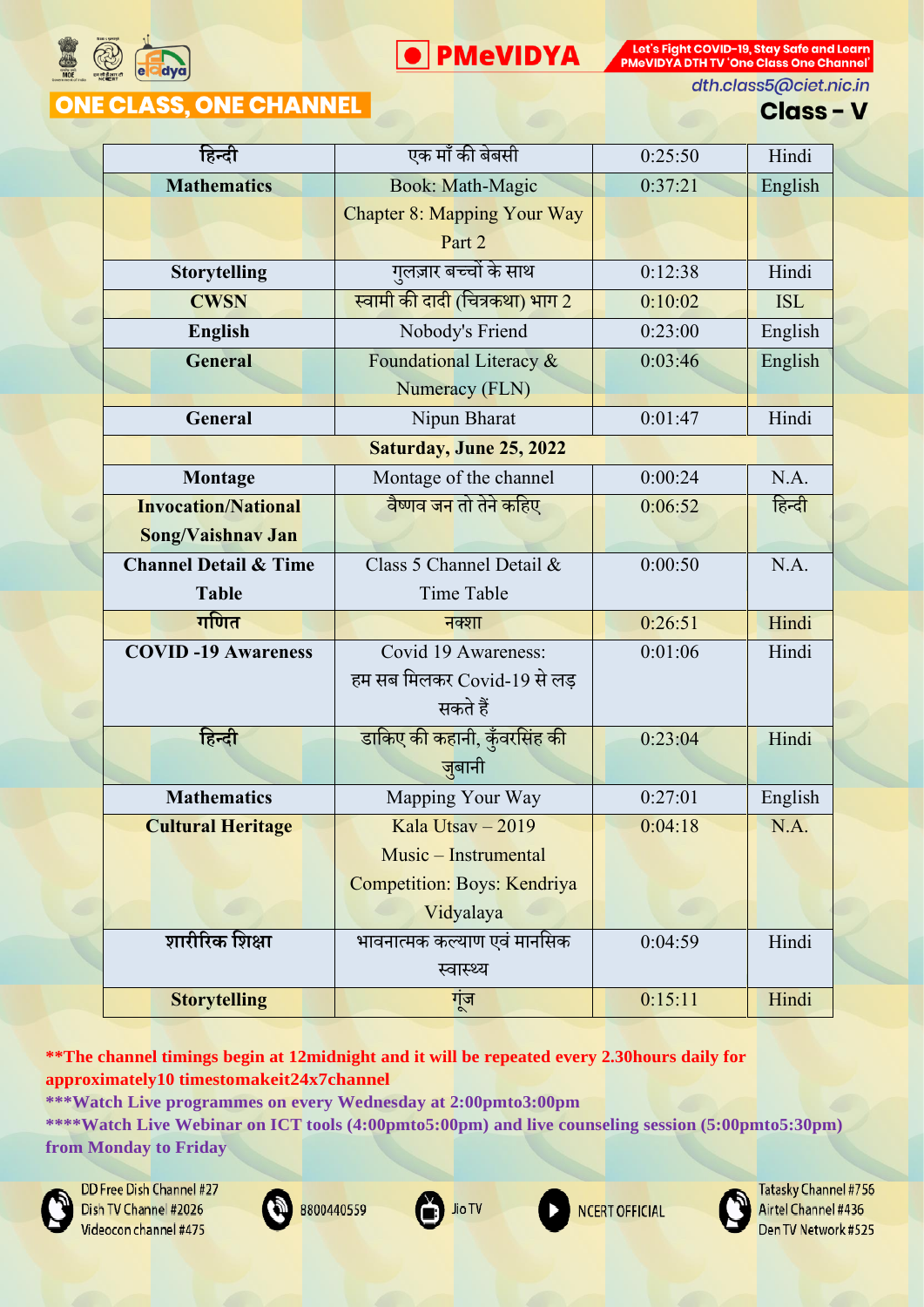



dth.class5@ciet.nic.in

# **ONE CLASS, ONE CHANNEL**

**Class - V** 

| <b>Cultural Heritage:</b>        | Daman & Diu                  | 0:05:57 | N.A.       |
|----------------------------------|------------------------------|---------|------------|
| <b>Art/Music &amp; Dance</b>     |                              |         |            |
| <b>Health/Physical</b>           | भावनात्मक कल्याण एवं मानसिक  | 0:04:59 | Hindi      |
| <b>Education/Yoga/ Sports</b>    | स्वास्थ्य                    |         |            |
| General                          | Nipun Bharat                 | 0:01:47 | Hindi      |
| <b>General</b>                   | Foundational Literacy &      | 0:03:46 | English    |
|                                  | Numeracy (FLN)               |         |            |
| <b>Storytelling</b>              | डोमि की चप्पलें-१            | 0:12:46 | Hindi      |
| <b>CWSN</b>                      | Gulliver's Travels-II        | 0:08:29 | <b>ISL</b> |
|                                  | <b>Sunday, June 26, 2022</b> |         |            |
| <b>Montage</b>                   | Montage of the channel       | 0:00:24 | N.A.       |
| <b>Invocation/National</b>       | वैष्णव जन तो तेने कहिए       | 0:06:52 | हिन्दी     |
| Song/Vaishnav Jan                |                              |         |            |
| <b>Channel Detail &amp; Time</b> | Class 5 Channel Detail &     | 0:00:50 | N.A.       |
| <b>Table</b>                     | <b>Time Table</b>            |         |            |
| <b>COVID-19 Awareness</b>        | Covid 19 Awareness:          | 0:01:06 | Hindi      |
|                                  | हम सब मिलकर Covid-19 से लड़  |         |            |
|                                  | सकते हैं                     |         |            |
| शारीरिक शिक्षा                   | पोषण, स्वास्थ्य और स्वच्छता  | 0:06:39 | Hindi      |
| <b>Storytelling</b>              | कार्टूनिस्ट सुधीर तैलंग      | 0:16:48 | Hindi      |
| <b>Invocation/National</b>       | वैष्णव जन तो तेने कहिए       | 0:06:52 | हिन्दी     |
| Song/Vaishnav Jan                |                              |         |            |
| <b>Cultural Heritage</b>         | Kala Utsav $-2019$           | 0:04:18 | N.A.       |
|                                  | Music – Instrumental         |         |            |
|                                  | Competition: Boys: Kendriya  |         |            |
|                                  | Vidyalaya                    |         |            |
| <b>Health/Physical</b>           | पोषण, स्वास्थ्य और स्वच्छता  | 0:06:39 | Hindi      |
| <b>Education/Yoga/ Sports</b>    |                              |         |            |
| <b>General Awareness</b>         | रौशनी और रंग                 | 0:15:55 | Hindi      |
| <b>CWSN</b>                      | ईदगाह भाग 1                  | 0:14:40 | <b>ISL</b> |
|                                  |                              |         |            |

**\*\*The channel timings begin at 12midnight and it will be repeated every 2.30hours daily for approximately10 timestomakeit24x7channel**

**\*\*\*Watch Live programmes on every Wednesday at 2:00pmto3:00pm**

**\*\*\*\*Watch Live Webinar on ICT tools (4:00pmto5:00pm) and live counseling session (5:00pmto5:30pm) from Monday to Friday**

Jio TV



DD Free Dish Channel #27 Dish TV Channel #2026 Videocon channel #475





**NCERT OFFICIAL** 

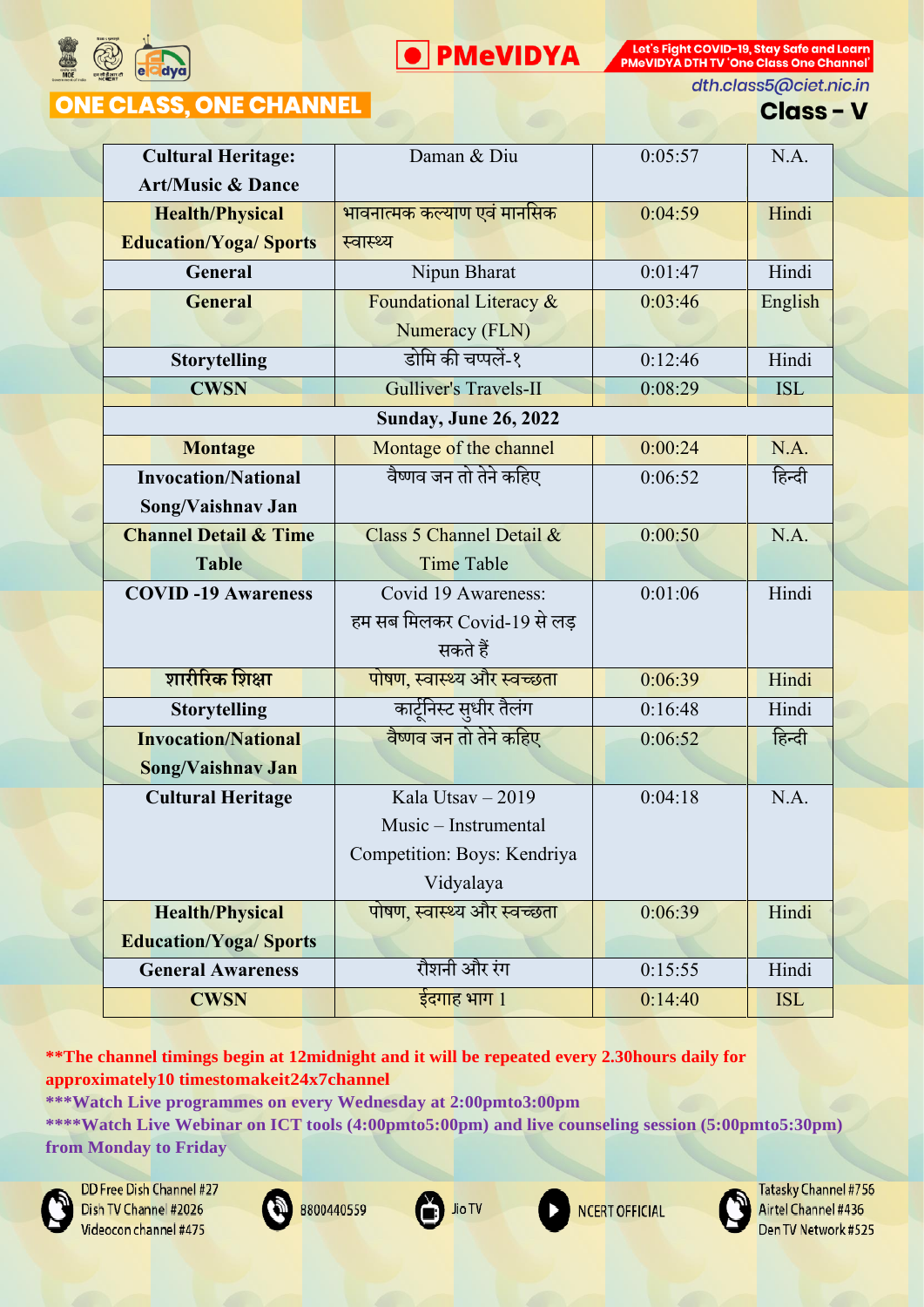

**• PMeVIDYA** 

PMeVIDYA DTH TV 'One Class One Channel'

Let's Fight COVID-19, Stay Safe and Learn

**ONE CLASS, ONE CHANNEL** 

dth.class5@ciet.nic.in

### **Class - V**

| कहानी                            | गोद लिए दादाजी                            | 0:18:44 | Hindi      |
|----------------------------------|-------------------------------------------|---------|------------|
| <b>Cultural Heritage:</b>        | Kala Utsav - 2019                         | 0:06:22 | Music      |
| <b>Art/Music &amp; Dance</b>     | Music – Instrumental                      |         |            |
|                                  | <b>Competition: Boys: Delhi</b>           |         |            |
| <b>Physical Education</b>        | Growing Up Healthy                        | 0:04:14 | English    |
| <b>Health/Physical</b>           | <mark>भावनात्मक कल्या</mark> ण एवं मानसिक | 0:04:59 | Hindi      |
| <b>Education/Yoga/ Sports</b>    | स्वास्थ्य                                 |         |            |
| <b>Storytelling</b>              | <b>Beautiful Flower Book</b>              | 0:14:42 | English    |
| <b>General</b>                   | <b>Nipun Bharat</b>                       | 0:01:47 | Hindi      |
| General                          | Foundational Literacy &                   | 0:03:46 | English    |
|                                  | Numeracy (FLN)                            |         |            |
| <b>CWSN</b>                      | ईदगाह भाग 2                               | 0:17:45 | <b>ISL</b> |
|                                  | <b>Monday, June 27, 2022</b>              |         |            |
| <b>Montage</b>                   | Montage of the channel                    | 0:00:24 | N.A.       |
| <b>Invocation/National</b>       | वैष्णव जन तो तेने कहिए                    | 0:06:52 | हिन्दी     |
| Song/Vaishnav Jan                |                                           |         |            |
| <b>Channel Detail &amp; Time</b> | Class 5 Channel Detail &                  | 0:00:50 | N.A.       |
| <b>Table</b>                     | <b>Time Table</b>                         |         |            |
| गणित                             | डिब्बे और स्कैच                           | 0:23:11 | Hindi      |
| <b>COVID-19 Awareness</b>        | <b>Covid 19 Awareness:</b>                | 0:01:06 | Hindi      |
|                                  | हम सब मिलकर Covid-19 से लड़               |         |            |
|                                  | सकते हैं                                  |         |            |
| हिन्दी                           | वे दिन भी क्या दिन थे                     | 0:27:15 | Hindi      |
| <b>Mathematics</b>               | <b>Book: Math-Magic</b>                   | 0:24:55 | English    |
|                                  | <b>Chapter 9: Boxes and Sketches</b>      |         |            |
| <b>English</b>                   | Around the World- Part 1                  | 0:27:21 | English    |
| <b>Cultural Heritage:</b>        | Kerala                                    | 0:05:34 | N.A.       |
| <b>Art/Music &amp; Dance</b>     |                                           |         |            |
| <b>Health Education</b>          | Emotional Well-being and                  | 0:04:57 | English    |
|                                  | Mental Health                             |         |            |

**\*\*The channel timings begin at 12midnight and it will be repeated every 2.30hours daily for approximately10 timestomakeit24x7channel**

**\*\*\*Watch Live programmes on every Wednesday at 2:00pmto3:00pm**

**\*\*\*\*Watch Live Webinar on ICT tools (4:00pmto5:00pm) and live counseling session (5:00pmto5:30pm) from Monday to Friday**

Jio TV



DD Free Dish Channel #27 Dish TV Channel #2026 Videocon channel #475





**NCERT OFFICIAL** 

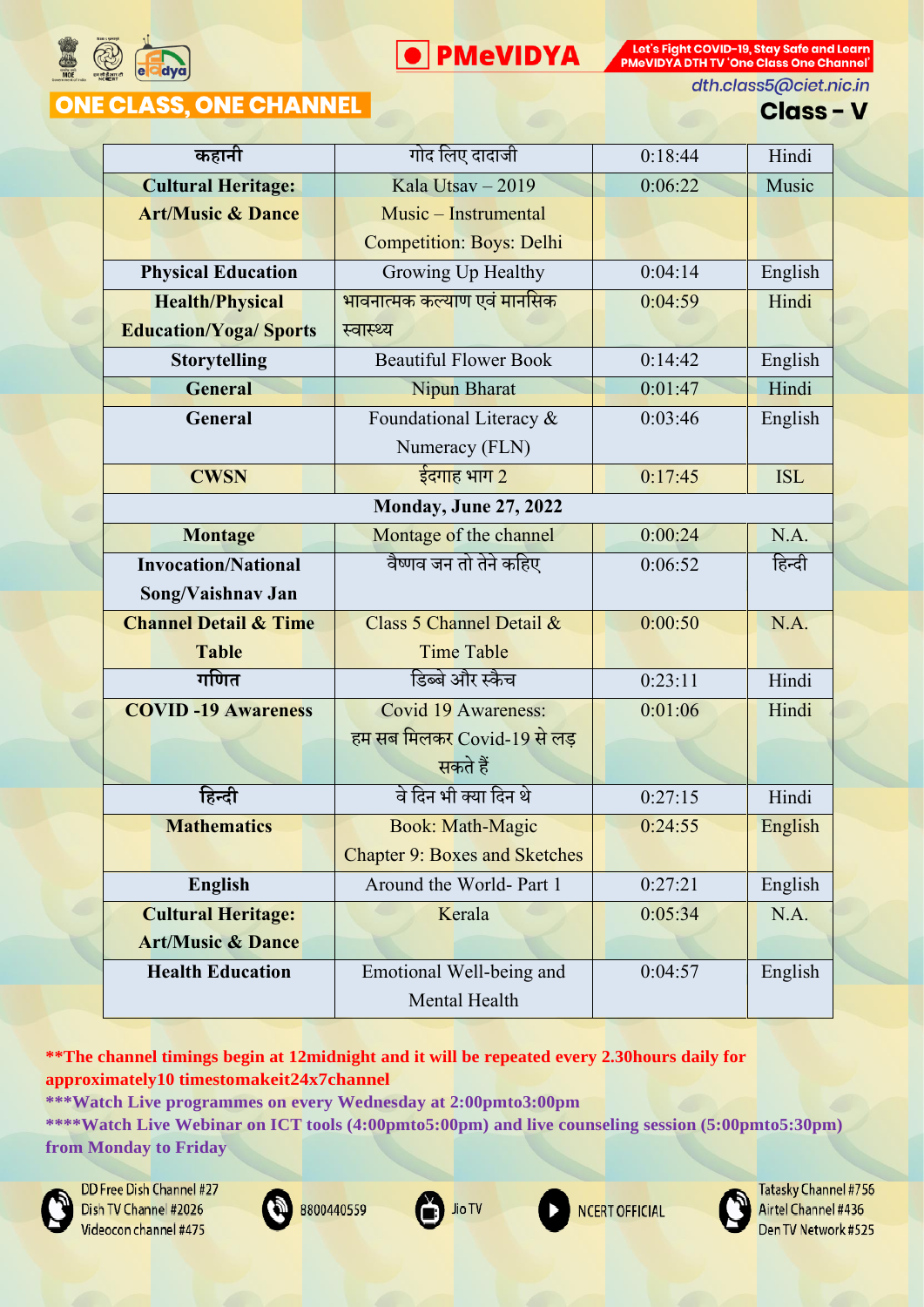

**D** PMeVIDYA

Let's Fight COVID-19, Stay Safe and Learn PMeVIDYA DTH TV 'One Class One Channel'

# **ONE CLASS, ONE CHANNEL**

dth.class5@ciet.nic.in

### **Class - V**

| <b>General</b>                   | <b>Nipun Bharat</b>             | 0:01:47 | Hindi      |
|----------------------------------|---------------------------------|---------|------------|
| General                          | Foundational Literacy &         | 0:03:46 | English    |
|                                  | Numeracy (FLN)                  |         |            |
| <b>CWSN</b>                      | ईदगाह भाग 2                     | 0:17:45 | <b>ISL</b> |
|                                  | Tuesday, June 28, 2022          |         |            |
| <b>Montage</b>                   | Montage of the channel          | 0:00:24 | N.A.       |
| <b>Channel Detail &amp; Time</b> | Class 5 Channel Detail &        | 0:00:50 | N.A.       |
| <b>Table</b>                     | <b>Time Table</b>               |         |            |
| <b>Invocation/National</b>       | <u>वैष्णव जन तो तेने कहिए</u>   | 0:06:52 | हिन्दी     |
| <b>Song/Vaishnav Jan</b>         |                                 |         |            |
| गणित                             | दसवाँ और सौवाँ भाग              | 0:25:59 | Hindi      |
| हिन्दी                           | वे दिन भी क्या दिन थे भाग 1     | 0:23:02 | Hindi      |
| <b>Mathematics</b>               | <b>Boxes and Sketches</b>       | 0:22:18 | English    |
| <b>English</b>                   | Around the World- Part 2        | 0:18:08 | English    |
| <b>Creative Activities Art</b>   | How Water Is Raised Inside      | 0:08:58 | English    |
| and Craft                        | The Glass                       |         |            |
| <b>Cultural Heritage:</b>        | Kala Utsay $-2019$              | 0:06:22 | Music      |
| <b>Art/Music &amp; Dance</b>     | Music – Instrumental            |         |            |
|                                  | <b>Competition: Boys: Delhi</b> |         |            |
| <b>COVID-19 Awareness</b>        | Covid 19 Awareness              | 0:01:05 | English    |
|                                  | Together We Can Fight           |         |            |
| <b>General</b>                   | Nipun Bharat                    | 0:01:47 | Hindi      |
| General                          | Foundational Literacy &         | 0:03:46 | English    |
|                                  | Numeracy (FLN)                  |         |            |
| <b>Health/Physical</b>           | भावनात्मक कल्याण एवं मानसिक     | 0:04:59 | Hindi      |
| <b>Education/Yoga/ Sports</b>    | स्वास्थ्य                       |         |            |
| <b>Health Education</b>          | Emotional Well-being and        | 0:04:57 | English    |
|                                  | Mental Health                   |         |            |
| <b>CWSN</b>                      | ईदगाह भाग 1                     | 0:14:40 | <b>ISL</b> |
| Wednesday, June 29, 2022         |                                 |         |            |

**\*\*The channel timings begin at 12midnight and it will be repeated every 2.30hours daily for approximately10 timestomakeit24x7channel**

**\*\*\*Watch Live programmes on every Wednesday at 2:00pmto3:00pm**

**\*\*\*\*Watch Live Webinar on ICT tools (4:00pmto5:00pm) and live counseling session (5:00pmto5:30pm) from Monday to Friday**

Jio TV



DD Free Dish Channel #27 Dish TV Channel #2026 Videocon channel #475





**NCERT OFFICIAL** 

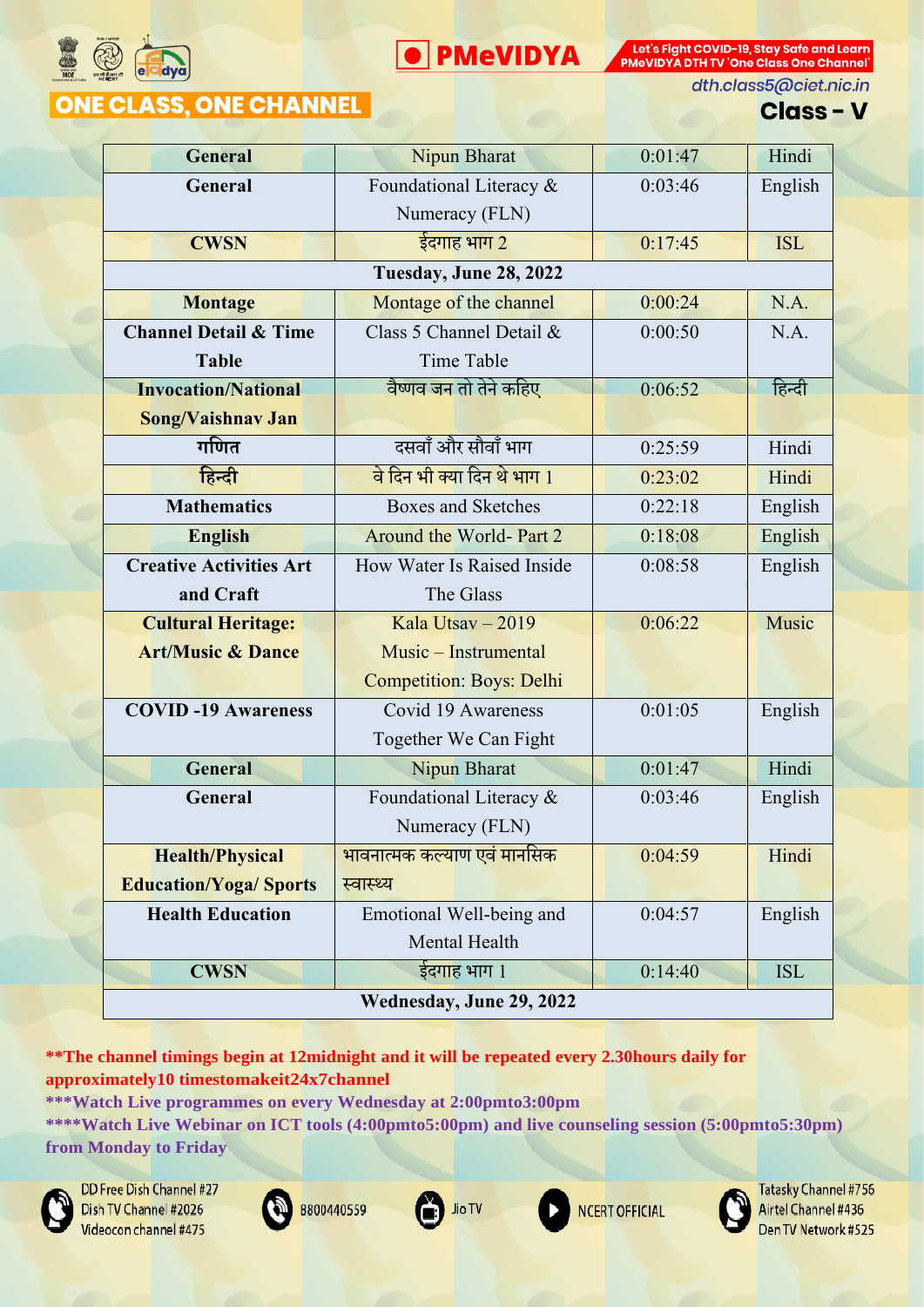



**ONE CLASS, ONE CHANNEL** 

dth.class5@ciet.nic.in

### **Class - V**

| <b>Montage</b>                   | Montage of the channel            | 0:00:24 | N.A.       |  |
|----------------------------------|-----------------------------------|---------|------------|--|
| <b>Invocation/National</b>       | वैष्णव जन तो तेने कहिए            | 0:06:52 | हिन्दी     |  |
| Song/Vaishnav Jan                |                                   |         |            |  |
| <b>Channel Detail &amp; Time</b> | Class 5 Channel Detail &          | 0:00:50 | N.A.       |  |
| <b>Table</b>                     | <b>Time Table</b>                 |         |            |  |
| पर्यावरण अध्ययन                  | पाठ - 9 डायरी कमर सीधी ऊपर चढ़ो   | 0:17:53 | Hindi      |  |
| <b>COVID-19 Awareness</b>        | <b>Covid 19 Awareness</b>         | 0:01:05 | English    |  |
|                                  | Together We Can Fight             |         |            |  |
| हिन्दी                           | वे दिन भी क्या दिन थे भाग 2       | 0:15:46 | Hindi      |  |
| <b>EVS</b>                       | <b>Book: Looking Around</b>       | 0:23:11 | English    |  |
|                                  | <b>Chapter 5: Seeds and Seeds</b> |         |            |  |
|                                  | Part 1                            |         |            |  |
| <b>English</b>                   | Sing a Song of the People         | 0:21:00 | English    |  |
| <b>Cultural Heritage</b>         | सांझी कला                         | 0:13:21 | Hindi      |  |
| :Art/Music &Dance                |                                   |         |            |  |
| <b>CWSN</b>                      | Who will be Ningthou?             | 0:13:09 | <b>ISL</b> |  |
| <b>General</b>                   | <b>Nipun Bharat</b>               | 0:01:47 | Hindi      |  |
| <b>Health Education</b>          | स्वस्थ बढ़ना                      | 0:04:11 | Hindi      |  |
| <b>General</b>                   | Foundational Literacy &           | 0:03:46 | English    |  |
|                                  | Numeracy (FLN)                    |         |            |  |
| <b>Cultural Heritage</b>         | Jaliyanwala Bagh                  | 0:12:53 | English    |  |
| <b>Creative Activities Art</b>   | सिंपल टॉप                         | 0:02:32 | Hindi      |  |
| and Craft                        |                                   |         |            |  |
| <b>Storytelling</b>              | डोमि की चप्पलें-१                 | 0:13:35 | Hindi      |  |
| <b>Creative Activities Art</b>   | स्पॉट्स ऑन सन                     | 0:01:30 | Hindi      |  |
| and Craft                        |                                   |         |            |  |
| Thursday, June 30, 2022          |                                   |         |            |  |
| <b>Montage</b>                   | Montage of the channel            | 0:00:24 | N.A.       |  |
| <b>Channel Detail &amp; Time</b> | Class 5 Channel Detail &          | 0:00:50 | N.A.       |  |
| <b>Table</b>                     | Time Table                        |         |            |  |

**\*\*The channel timings begin at 12midnight and it will be repeated every 2.30hours daily for approximately10 timestomakeit24x7channel**

**\*\*\*Watch Live programmes on every Wednesday at 2:00pmto3:00pm**

**\*\*\*\*Watch Live Webinar on ICT tools (4:00pmto5:00pm) and live counseling session (5:00pmto5:30pm) from Monday to Friday**

Jio TV



DD Free Dish Channel #27 Dish TV Channel #2026 Videocon channel #475





**NCERT OFFICIAL**